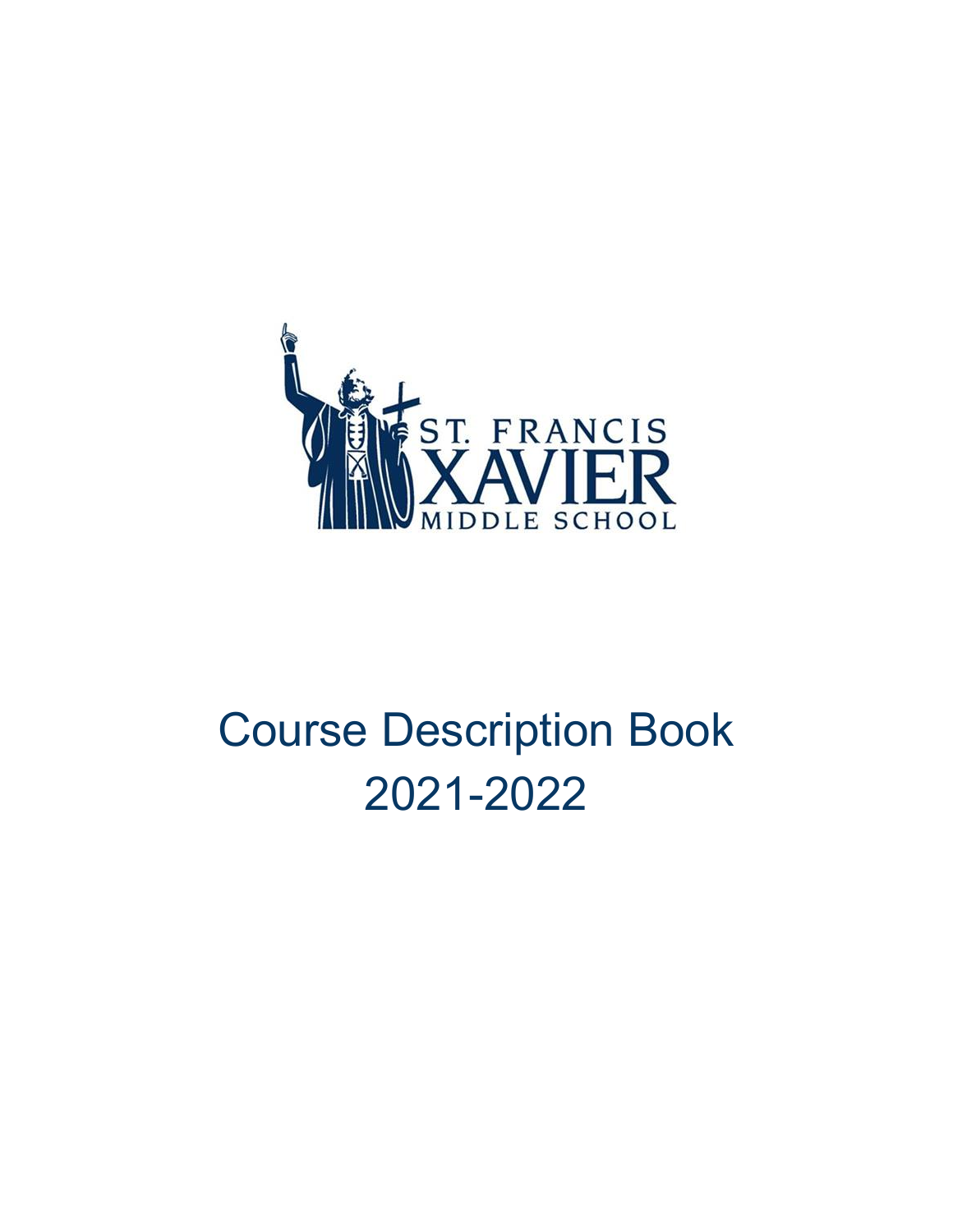## Table of Contents

| pg 2  |
|-------|
| pg 3  |
| pg 4  |
| pg 6  |
| pg 9  |
| pg 13 |
| pg 20 |
|       |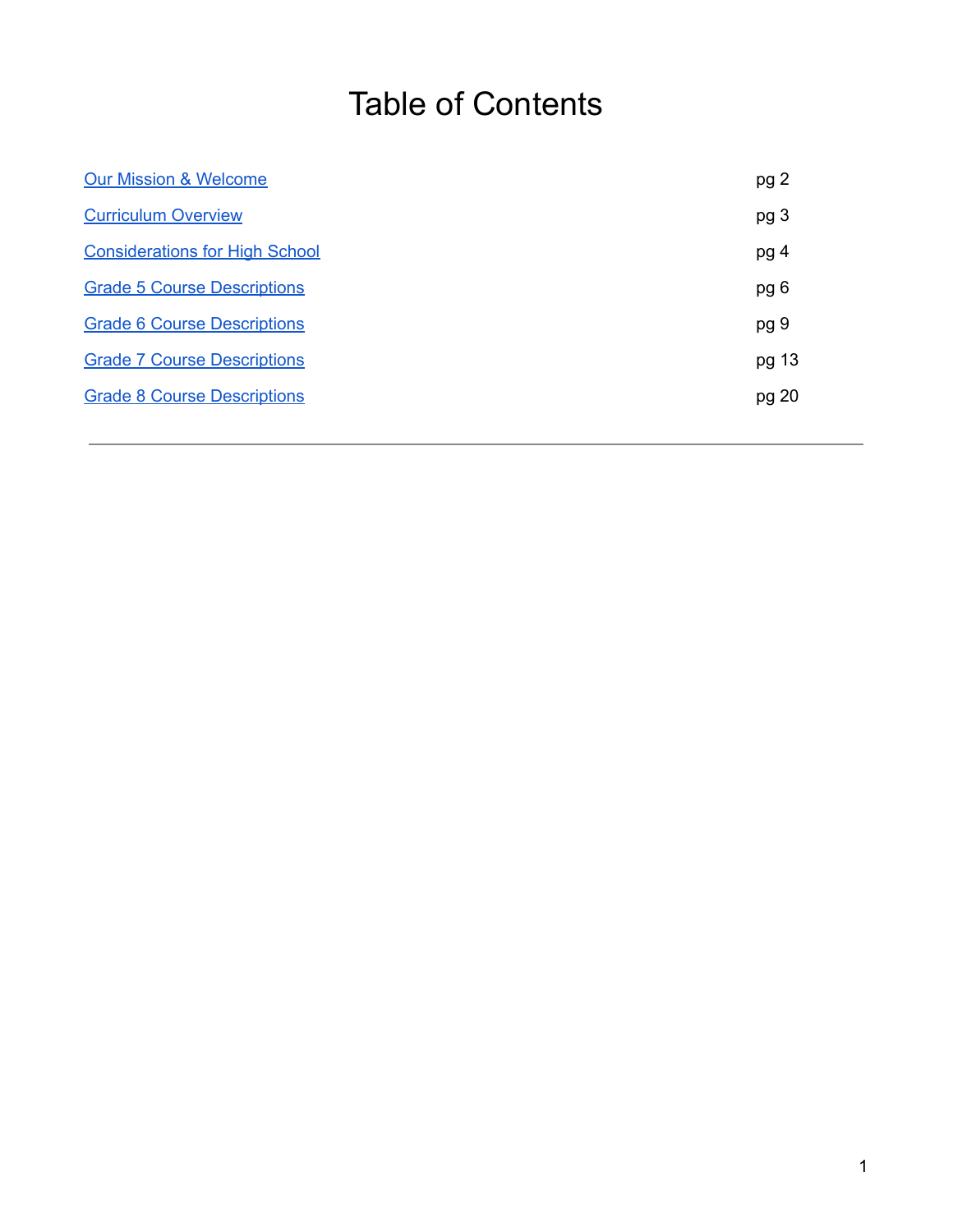#### **Our Mission**

<span id="page-2-0"></span>St. Francis Xavier Catholic School System is a Christ-centered community dedicated to the faith formation, academic excellence, community engagement, and individual growth of our students in a safe environment.

#### **Welcome**

#### Dear Students and Families

The faculty and staff of St. Francis Xavier Middle School is committed to providing our students with engaging, relevant course offerings and student life activities to capture their interests and provide a variety of intellectual experiences. The course offerings will allow our students to build lifelong habits all while generating a love for learning and a willingness to grow. These skills will be beneficial during their years at Xavier Middle School and will be carried with our students as they continue onto high school. The faculty and administration at Xavier Middle School devote considerable time and energy to reviewing current courses and developing new curriculum that is rigorous and aligned with the most current middle and high school standards.

This course description book provides a comprehensive listing and description of each course offered within each grade level at Xavier Middle School. We are excited to offer classes that serve a wide range of academic interests that focus on growing in our Catholic faith, exploring the important areas of Science, Technology, Engineering, Arts, and Mathematics (STEAM), and improving 21st century learning skills.

It is our hope that the time spent at Xavier Middle School allows our students an opportunity to grow as individuals, discover ways to become servants within our community, and gain knowledge as they become lifelong learners. We encourage each student to create lasting experiences that will stay with them as they continue their journey into becoming young adults.

Welcome to Xavier Middle School; we are excited to have you and your family be a part of the wonderful Xavier community.

Sincerely,

Robert Bires

Robert Bires Principal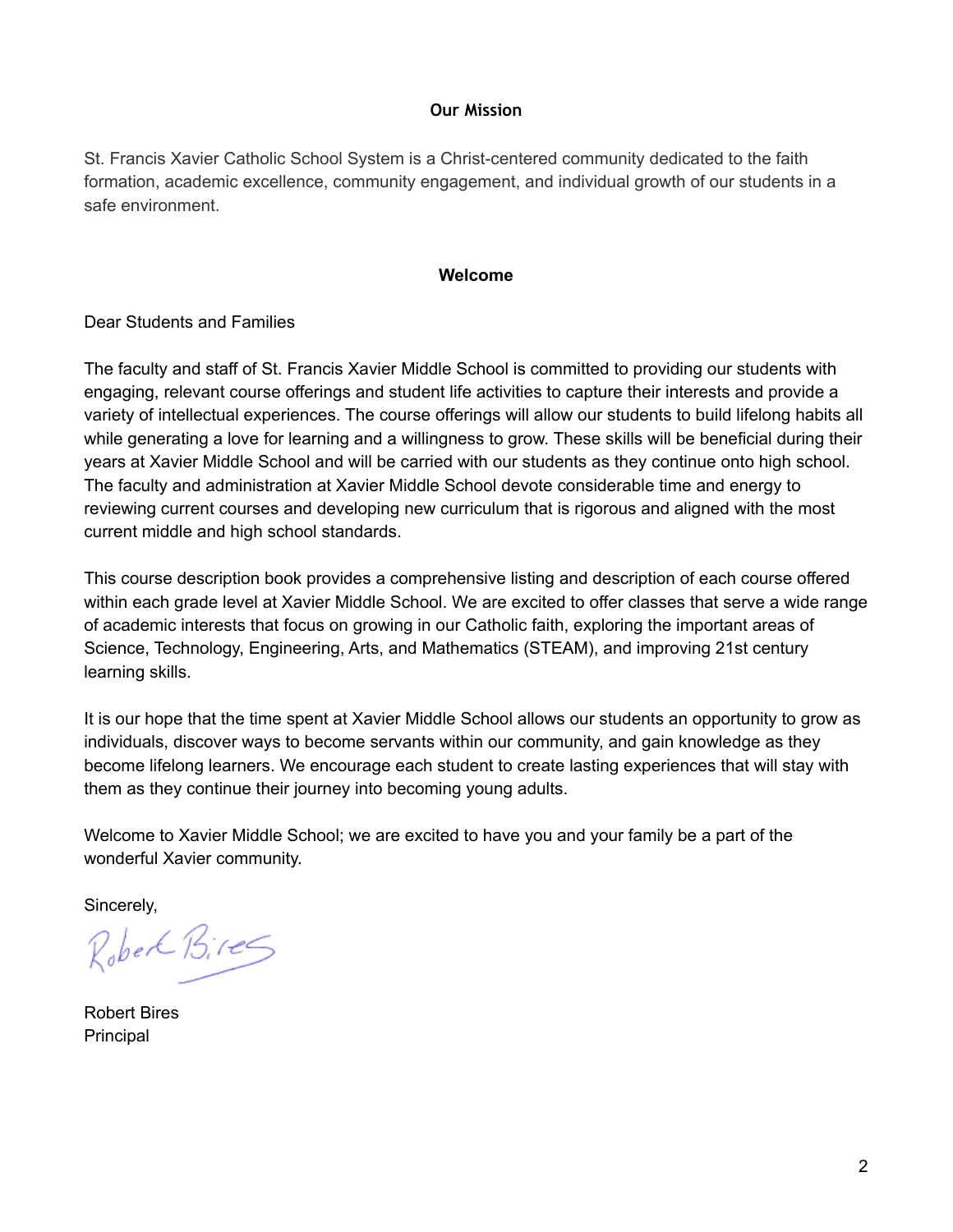## <span id="page-3-0"></span>Xavier Middle School Curriculum Overview

| <b>5th Grade Course Offerings</b>                                                                                                                             |                                                                                                                                                                                                                                                   |                                                                                                                                                                                                                                                        |  |
|---------------------------------------------------------------------------------------------------------------------------------------------------------------|---------------------------------------------------------------------------------------------------------------------------------------------------------------------------------------------------------------------------------------------------|--------------------------------------------------------------------------------------------------------------------------------------------------------------------------------------------------------------------------------------------------------|--|
| <b>Core Courses</b><br>Math<br>Science<br>Religion<br>Literature<br>Language Arts<br><b>Social Studies</b>                                                    | <b>Encore Courses</b><br>Art (once a week)<br>Spanish Exploratory<br>$\bullet$<br>(1 semester, once a week)<br>Physical Ed. (twice a week)<br>$\bullet$<br>General Music (twice a week)<br>$\bullet$<br>Library Skills (once a week)<br>$\bullet$ | <b>Elective Courses</b><br>Band (twice a week)<br>Orchestra (twice a week)                                                                                                                                                                             |  |
| 6th Grade Course Offerings<br><b>Core Courses</b><br>Math<br>Science<br>Religion<br>Literature<br>Language Arts<br><b>Social Studies</b>                      | <b>Encore Courses</b><br>Art (twice a week)<br>$\bullet$<br>French Exploratory<br>$\bullet$<br>(1 semester, once a week)<br>German Exploratory<br>$\bullet$<br>(1 semester, once a week)<br>Physical Ed. (twice a week)                           | <b>Elective Courses</b><br>Band (three times a week)<br>$\bullet$<br>Choir (twice a week)<br>$\bullet$<br>Orchestra (three times a week)<br>$\bullet$<br>General Music (twice a week)                                                                  |  |
| <b>7th Grade Course Offerings</b><br><b>Core Courses</b><br>Math<br>Science<br>Religion<br>Language Arts<br><b>Social Studies</b><br><b>Literacy Elective</b> | <b>Encore Course</b><br>Physical Ed. (twice a week)                                                                                                                                                                                               | <b>Elective Courses</b><br>Art (three times a week)<br>Band (three times a week)<br>$\bullet$<br>Choir (three times a week)<br>General Music (twice a week)<br>$\bullet$<br>Orchestra (three times a week)<br>World Languages (Every day)              |  |
| 8th Grade Course Offerings<br><b>Core Courses</b><br>Math<br>Science<br>Religion<br>Language Arts<br><b>Social Studies</b><br><b>Literacy Elective</b>        | <b>Encore Course</b><br>Physical Ed. (twice a week)<br>$\bullet$                                                                                                                                                                                  | <b>Elective Courses</b><br>Art (three times a week)<br>Band (three times a week)<br>Choir (three times a week)<br>$\bullet$<br>Orchestra (three times a week)<br>$\bullet$<br>General Music (twice a week)<br>$\bullet$<br>World Languages (Every day) |  |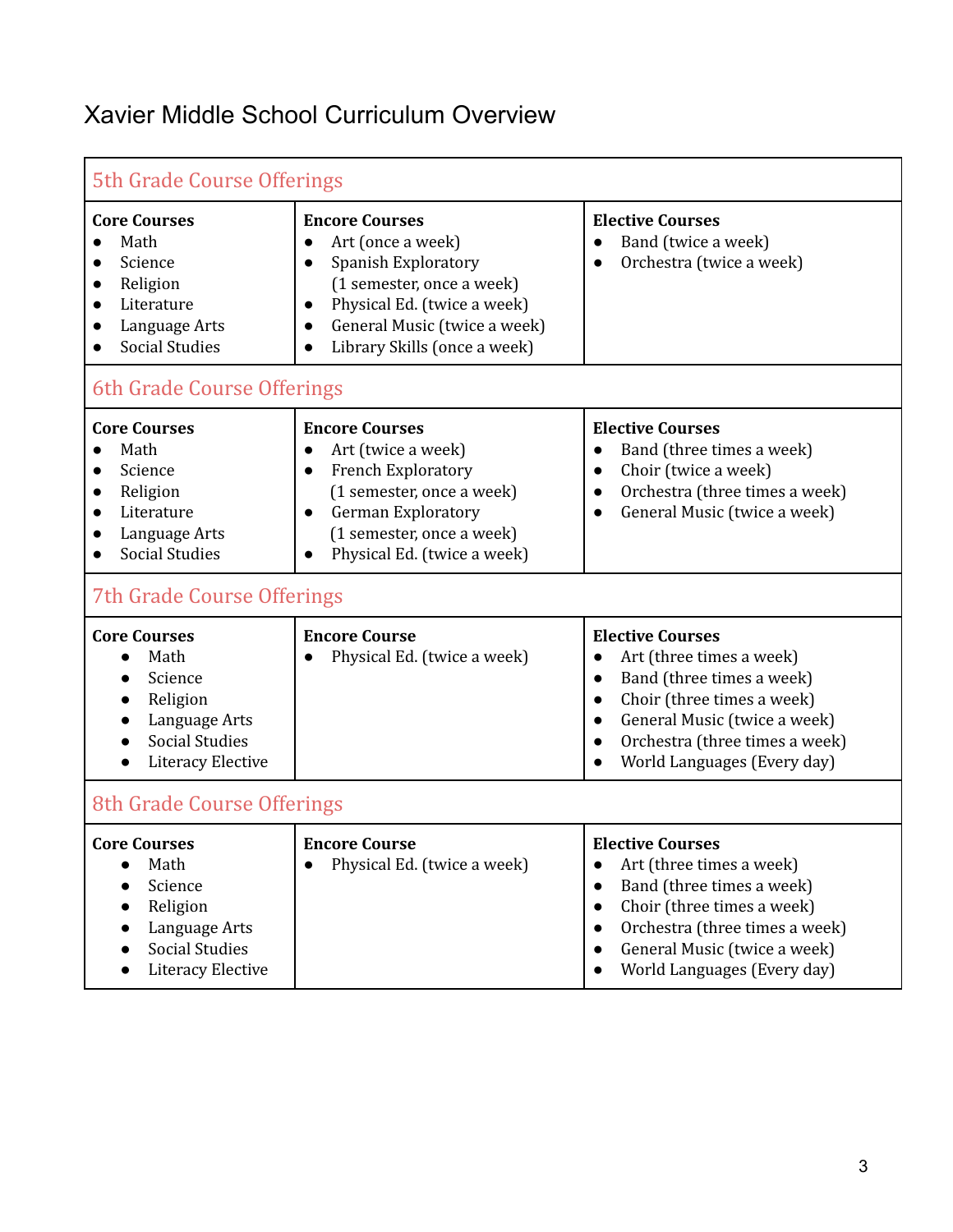## <span id="page-4-0"></span>Considerations for High School

#### **World Languages**

Completing two years worth of a world language at Xavier Middle School in 7th & 8th grade is equivalent to a Level 1 course at a high school. This will allow students to complete up to a Level 5 world language course in high school with the possibility of earning college credit as a senior in high school.

#### **Project Lead the Way**

Project Lead the Way (PLTW) is a STEM program offering a problem-based curriculum that is infused in all science courses at Xavier Middle School. By completing science courses at Xavier Middle School, students will be prepared to enroll in PLTW courses offered in high school.

#### **Grade Scale**

| Grade | Percentage |
|-------|------------|
| A+    | 99-100     |
| A     | 95-98      |
| A-    | 93-94      |
| B+    | 91-92      |
| B     | 87-90      |
| В-    | 85-86      |
| $C+$  | 83-84      |
| C.    | 79-82      |
| $C -$ | 77-78      |
| D+    | 75-76      |
| D     | 71-74      |
| D-    | 69-70      |
|       | $0 - 68$   |

### <span id="page-4-1"></span>Grade 5 Course Descriptions

#### **LANGUAGE ARTS**

The fifth grade Language Arts program promotes effective oral and written communication. The program is based on the writing process with all grammar, usage, mechanics, and spelling skills introduced, practiced and reviewed in the context of writing and textbook work. For Spelling the 5th grade will use a program based on common spelling patterns, prefixes, suffixes and root words. The *Wordly Wise* Vocabulary series concentrates on building vocabulary by using words in context. To develop their writing skills, the students and teachers use a combination of resources: English textbook, *Write*, web resources, and the *6+1 Trait Writing*. Three main pieces of writing in 5th grade include: an opinion, an informative, and a narrative piece, all of which are taken through the writing process. Graphic organizers and rubrics are used to help students formulate their information. Students use Google Drive, Microsoft Word, Microsoft Publisher, and websites to facilitate their learning.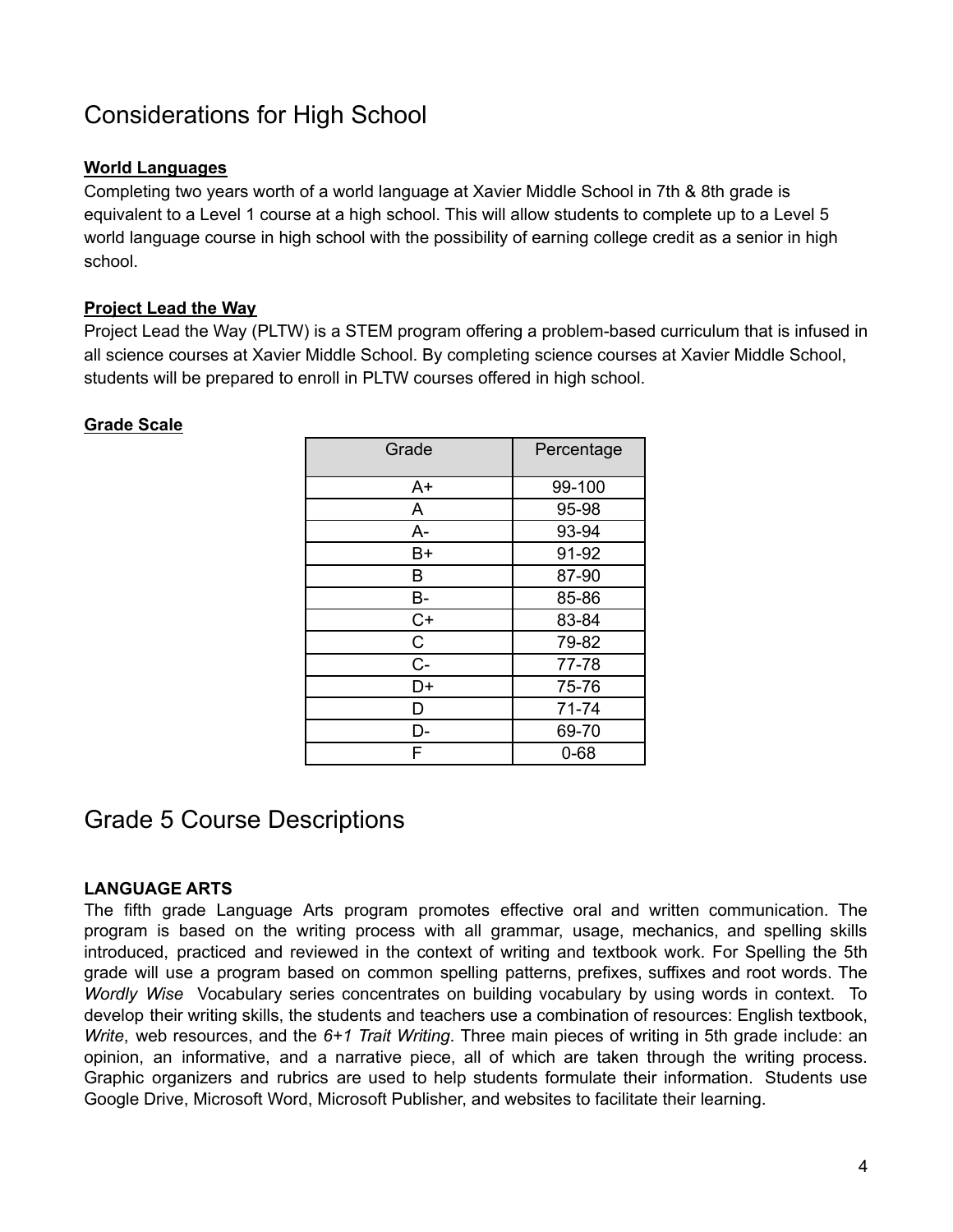#### **LITERATURE**

Students learn through a variety of reading formats. Using novels the students learn how to quote accurately from a text, make inferences, determine the theme, summarize, find the point of view of characters, determine the meaning of words, learn about figurative language (similes, metaphors, personification, idioms, hyperbole) and identify genres in literature. Non-fiction reading skills learned include finding the main idea and details, learning about text structure (chronological order, compare and contrast, cause/effect, problem/solution), and using evidence from text to support answers. The students will also have time for reading books of their own choosing and are tested on these in the Accelerated Reader Program. Through the STAR Reading Assessment, the students' goals are determined, based on their individual needs.

#### **MATHEMATICS**

#### **Math 5**

Recommended MAP Range: up to 225

Math 5 covers place value relationships, operations with whole numbers and decimals, volume of right rectangular prisms, addition and subtraction of fractions with like and unlike denominations, multiplication and division of fractions, construction and interpretation of graphs and classification of two-dimensional figures. The class uses different mediums to learn, including math games, online practice, and paper and pencil problem solving. Support Math is offered as needed to meet the instructional needs of students.

#### **Honors Math 5**

Recommended MAP Range: 220 to 240

Honors Math 5 is a core course that is taught at an advanced pace. Students will work in our Math program and will be evaluated informally and formally throughout the year. This program will build the foundation and launch the students into a successful transition to Middle School math. Students will begin to look at advanced topics covered in 6th and 7th grade math. This course will begin to study important middle school mathematics concepts and understand how they are related to real data and real-life application. Students will form a solid foundation in fundamental middle grade topics such as decimals, fractions, geometry, and measurement with grade appropriate introduction to key algebraic topics. Extensive application to word problems is a part of this course. Students who successfully complete Honors Math 5 will be placed in either Pre-Algebra in 6th grade or Honors Math 6.

#### **Honors Math 6**

Prerequisite: B+ or better in Honors Math 5 and teacher recommendation Recommended MAP Range: 235 or higher

This course will take students through a spiraling fast paced review of 6th grade math, while looking ahead to 7th grade math skills. Students will develop algebraic concepts and processes that can be used to solve a variety of real-world mathematical problems. Students will continue to build on a foundation in fundamental middle grade topics such as decimals, fractions, geometry, and measurement with grade appropriate introduction to key algebraic topics. Extensive application to word problems is a part of this course.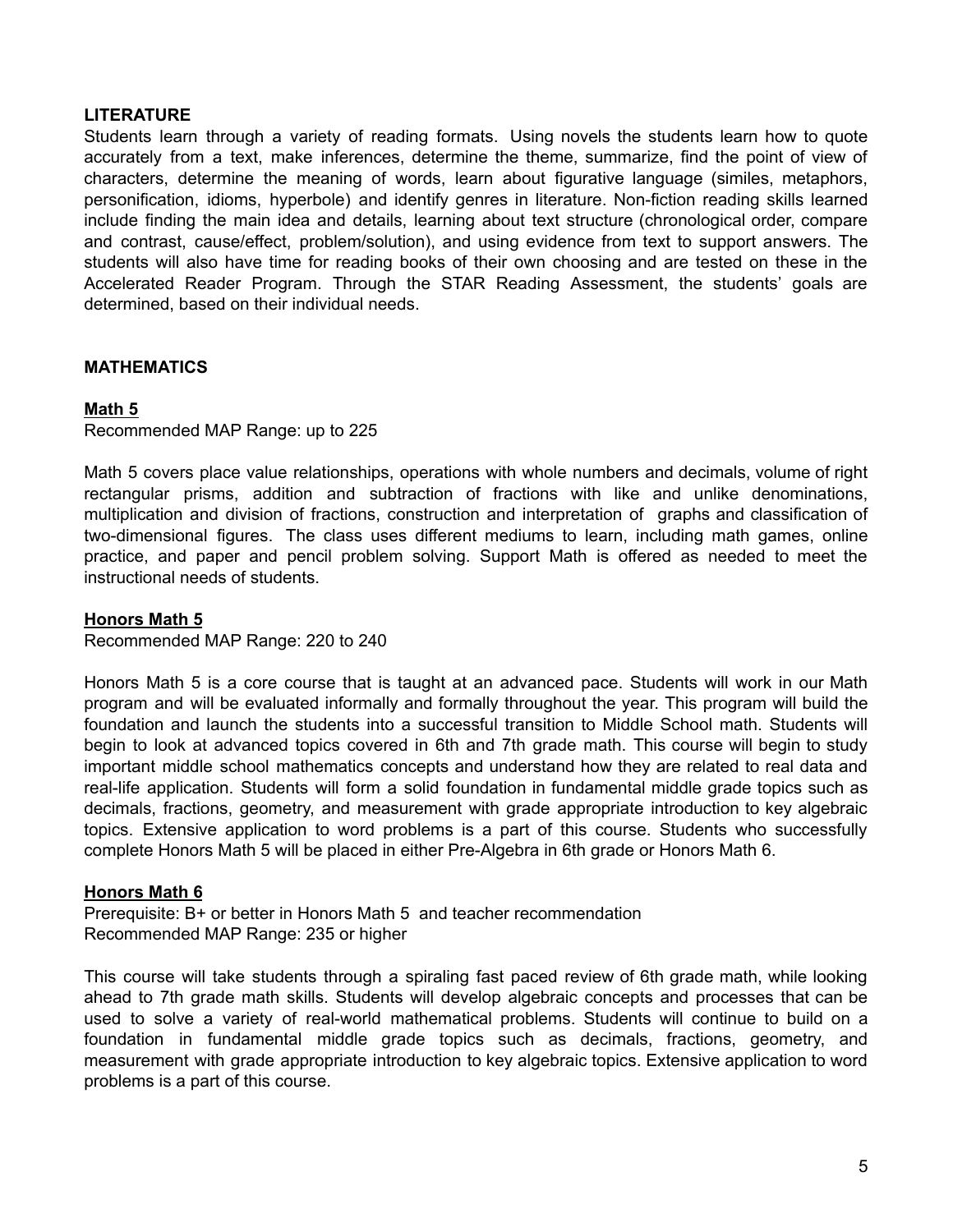#### **RELIGION**

Fifth grade religion explores 7 central ideas that make up who we are as Catholics: Knowledge of the Faith, Liturgy and Sacraments, Moral formation in Jesus Christ, Prayer, Community Life in the Church, Missionary Spirit, Safe Environment.The integration of technology includes obtaining and exploring knowledge and information concurrent with Catholic teaching. Websites, online videos, and other video sources along with inspirational music that promote Catholic identity are used to facilitate prayer, examine issues dealing with morality, and explain how the 7 sacraments bring grace to our lives. Study skills used and reinforced include classroom review, study guides for each chapter in the religion text, written and oral assignments, and in depth discussions and memorization.

#### **SCIENCE**

Fifth grade science covers topics from Earth, Life and Physical sciences through the SEPUP science series. Topics for the year include:

- 1. Studying soils scientifically- Students study the properties of different types of soils in the context of preparing a school garden. They investigate soil profiles, organic and inorganic components, use of fertilizers, and soil mapping.
- 2. **The Earth in space** Students study the earth's rotation, the causes of the seasons, shadows, movement of the moon, actions and causes of the tides, and review several calendars developed over the years to mark the passage of time. Any space activity happening in real-time through NASA (i.e. Mars Rover, Space X) is also presented/investigated in class.
- 3. Cell biology and disease-Students study microbiology, cell size, structure, function and permeability; systems of classification. They explore the function of the immune system and the growth of antibiotic-resistant organisms. A project on disease develops research skills.
- 4. Energy-Students explore energy transfers and conversion in the context of household energy usage. They learn that energy can be obtained, stored and used in various ways. Renewable and non-renewable energy sources are discussed.
- 5. Force and motion- Hot Wheels Speedometry. Students work in groups to deepen their understanding of potential and kinetic energy by measuring distance to describe energy, changing variables in the experiments and constructing bar graphs to chart their data.
- 6. Project Lead the Way with VEX IQ robotics Students explore the ways robots are used in today's world and their impact on society and the environment. Students learn about a variety of robotic components as they build and test mobile robots that may be controlled remotely.

#### **SOCIAL STUDIES**

Fifth grade Social Studies begins with the first Native Americans in the United States and leads to the exploration of North America and the development of the first colonies. Students learn about the growth of the original 13 colonies and study the Revolutionary War. Also explored are the U.S. Constitution, the three branches of government, and the election process in the United States. Students will develop an understanding of economics and the geography of our country. Presentations, simulations, reports and written assessments are used to demonstrate students' learning. Resources used are the textbook, web resources and *CNN Student News*. Students are given study guides and review sheets to help focus their learning. Technology is also incorporated into the curriculum through projects that use Google Drive, interactive websites and online videos.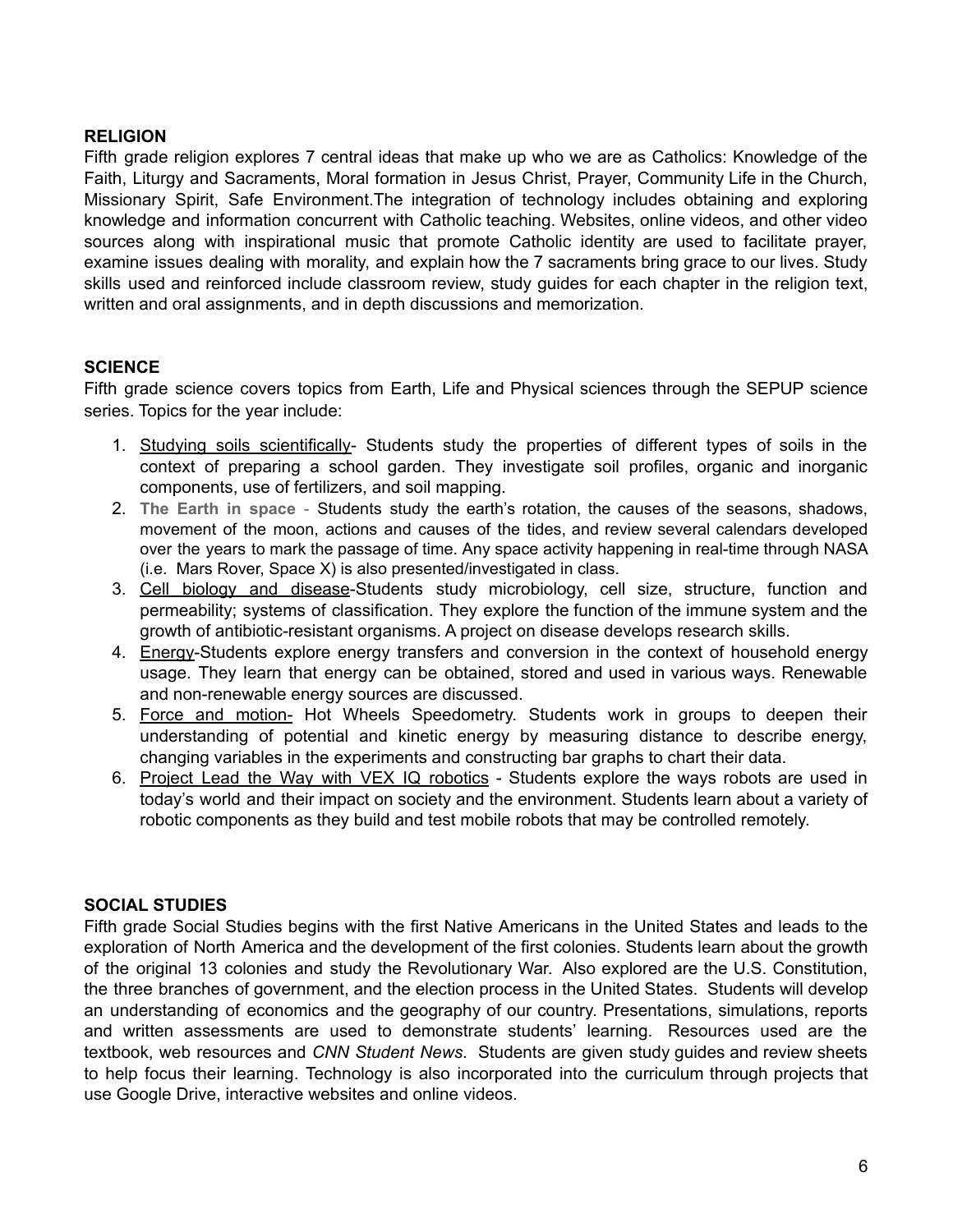#### **ART (Once a week)**

The fifth grade visual art curriculum continues to build on students' knowledge of, and experiences in art. Students work with color, line, shape, texture, form, and design in a variety of lessons. These lessons include two and three-dimensional art; drawing, painting, printing, metal tooling, collage, fiber art, and sketchbooks. Developing an appreciation for art and art history is also emphasized, along with reading and writing about artists and their contributions to art and design. The year culminates with a school-wide art show in May.

#### **GENERAL MUSIC (Twice a week)**

Fifth grade Music is a required music appreciation class that explores the structure and elements of music. Students will compose, sing, play, explore music of other cultures and styles, and move to music. Fifth grade music students will participate in the December and May concerts as well as share their musical gifts at Mass.

#### **PHYSICAL EDUCATION (Twice a week)**

At Xavier Middle School, the Physical Education staff is committed to a comprehensive quality program with a designed curriculum based on lifetime fitness and positive experiences. The units are designed to incorporate fundamental skills, physical fitness and knowledge of various lifelong activities. Students who choose to actively participate in a quality physical education program receive a variety of benefits, including:

- A variety of motor skills and abilities related to lifetime leisure activities
- Improved understanding of the importance of maintaining a healthy lifestyle
- Improved understanding of movement and the human body
- Self-confidence and self-worth as they relate to physical education recreation programs
- A feeling of success in a fitness facility where students learn how to plan and create their own personal fitness goals.

#### **SPANISH (Once a week)**

All fifth grade students will be registered for Spanish class. Students with an accommodation plan may opt out with administration approval. Spanish during  $5<sup>th</sup>$  grade will be a continuation of the Spanish curriculum from the St. Francis Xavier Catholic Schools System. The class will meet one day per week for the full school year. This is considered a beginning course and prior knowledge or classes in Spanish are not required. This is a class to explore the Spanish language and culture. In this class students will explore the alphabet, numbers, colors, animals, clothing, some basic conversation, culture and holidays.

#### **Electives**

#### **BAND (Twice a week)**

The 5th grade Band Program at XMS meets for two 40 minute full band rehearsals each week. Students receive individual lessons weekly during the school day. Our 5th Grade band students perform at our winter and spring concerts each year, They also.participate in the annual Solo and Ensemble Competition. We study from the Standard of Excellence method book. We are excited to welcome our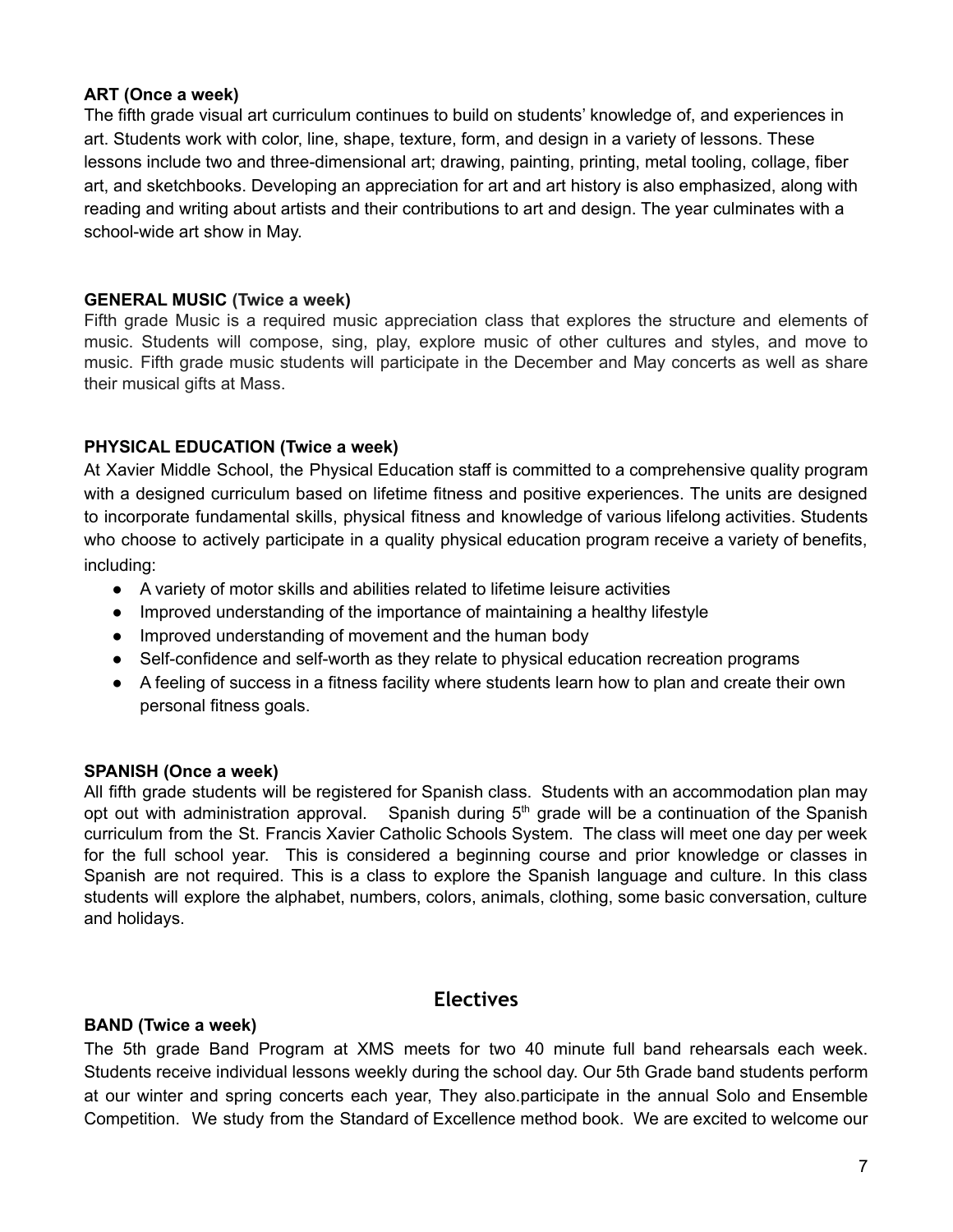current 4th Grade band students to join us at XMS. Any students wishing to start a band instrument in 5th Grade are more than welcome. We do however strongly encourage them to take summer lessons. Please contact the 5th grade band instructor for details.

#### **ORCHESTRA (Twice a week)**

Orchestra is available to students in grades 5-8 at XMS. Orchestra meets two times per week in 5th grade, and each student has one 15 minute private lesson per week. Students perform in 2-3 concerts per year and are encouraged to participate in the annual Solo and Ensemble Festival at XMS in March. Students will continue to learn how to play and perform on their instruments as a large ensemble through the Essential Elements book, in addition to learning a variety of string orchestra repertoire in both class and at their lesson. If a student is beginning orchestra for the first time as a 5th grader, summer lessons are highly recommended. Please contact the 5th grade orchestra teacher for a list of instructors.

## <span id="page-8-0"></span>Grade 6 Course Descriptions

#### **LANGUAGE ARTS**

Students are given the opportunity to experiment with and develop different styles of writing. The emphasis is on writing as a process using the ideas and vocabulary of *6+1 Trait Writing*. The study of grammar, plus sentence and paragraph structure, provide students with the tools needed to write fluently. Vocabulary practice and mastery are also incorporated into the curriculum. Touch-typing is continued as students work to gain skill and speed at word-processing. Google Docs is used to enhance learning and collaboration among students. A portfolio of each student's creative writing is assembled throughout the year.

#### **LITERATURE**

Students learn to appreciate good literature in many forms. Trade books, short stories, poetry, and plays are used to develop basic reading skills. Students develop strategies to comprehend, analyze and use inferences to gain a better understanding of literature. Five thinking strategies are stressed: recall, analysis, inference, synthesis, and evaluation. Opportunities are given in units to build and develop listening skills. Many of the literature selections are tied in with Social Studies and Religion, including *Crispin: The Cross of Lead*, *The Devil's Arithmetic,* an excerpt from *The Adventures of Tom Sawyer,* and *The Adventures of the Speckled Band,* a Sherlock Holmes mystery. Time is set aside for silent reading, which is encouraged through the use of the Accelerated Reader program. Through the STAR Reading Assessment, the students' goals are determined, based on their individual needs.

#### **MATHEMATICS**

#### **Pre-Algebra**

Prerequisite: Honors Math 6 and teacher recommendation Recommended MAP Range: 235 or higher

This Pre-Algebra course will help students develop the skills necessary to manipulate numbers, solve equations and understand the general principles at work. Students will compute interest through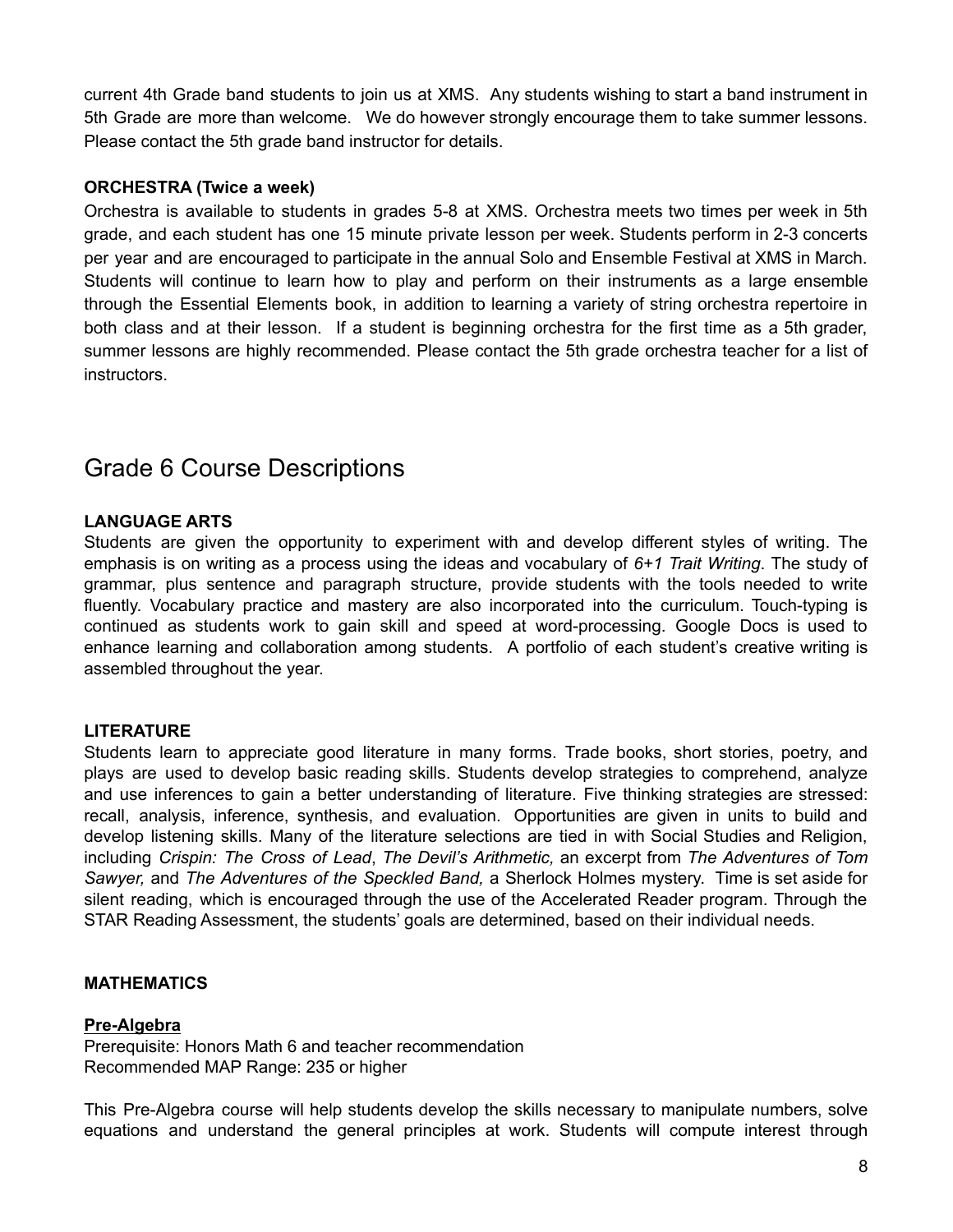percentages, graph linear functions, compare rational numbers with scientific notation, and convert fractional numbers between fractions, decimals, and percents. Practical application through the incorporation of word problems is required in this course.

#### **Honors Math 6**

Prerequisite: B+ or better in Honors Math 5 and teacher recommendation Recommended MAP Range: 225 to 240

This course will take students through a spiraling fast paced review of 6th grade math, while looking ahead to 7th grade math skills. Students will develop algebraic concepts and processes that can be used to solve a variety of real-world mathematical problems. Students will continue to build on a foundation in fundamental middle grade topics such as decimals, fractions, geometry, and measurement with grade appropriate introduction to key algebraic topics. Extensive application to word problems is a part of this course.

#### **Math 6**

Prerequisite: Math 5 or Honors Math 5 Recommended MAP Range: up to 230

Courses offered in sixth grade Mathematics focus on problem solving as a method of inquiry and application; communication skills and techniques for conveying mathematical ideas and concepts; reasoning experiences and processes that reinforce and extend thinking skills; and investigations of mathematical connections that students use in their daily lives. Topics explored are general computation using the four properties of addition, subtraction, multiplication and division with whole numbers, decimals, and fractions; and measurement using standard and metric. Upon completion of the  $6<sup>th</sup>$  grade Mathematics course students will be ready for the  $7<sup>th</sup>$  grade Mathematics course.

#### **RELIGION**

The Hebrew Scriptures are the focal point of study in sixth grade religion. Students learn how to use the Bible and how to interpret what they read. Units also include a continuing study of prayer, Catholic worship, and the history of the Bible. Students express their faith through participation in prayer services, liturgies, and retreats. Sixth graders participate in two retreats (a three day camp experience in September and a one day service retreat in April). The focus is on choices, consequences and Catholic moral teachings. Students are also given the opportunity to write their own Psalms. Our program follows the Standards of the Green Bay Diocese.

#### **SCIENCE**

This is a Physical Science course with emphasis on "hands-on" experiences to get a better understanding of science concepts. Class participation, group work and lab activities are used to gain knowledge of science in everyday life. The topics covered in the curriculum are matter, atoms, compounds, energy and waves, and force and motion.

Sixth grade will also devote a nine week quarter to STEM (Science, Technology, Engineering and Math) education. Using the Project Lead the Way programming, students will learn, experience and create items through the course titled "Design and Modeling".

#### **SOCIAL STUDIES**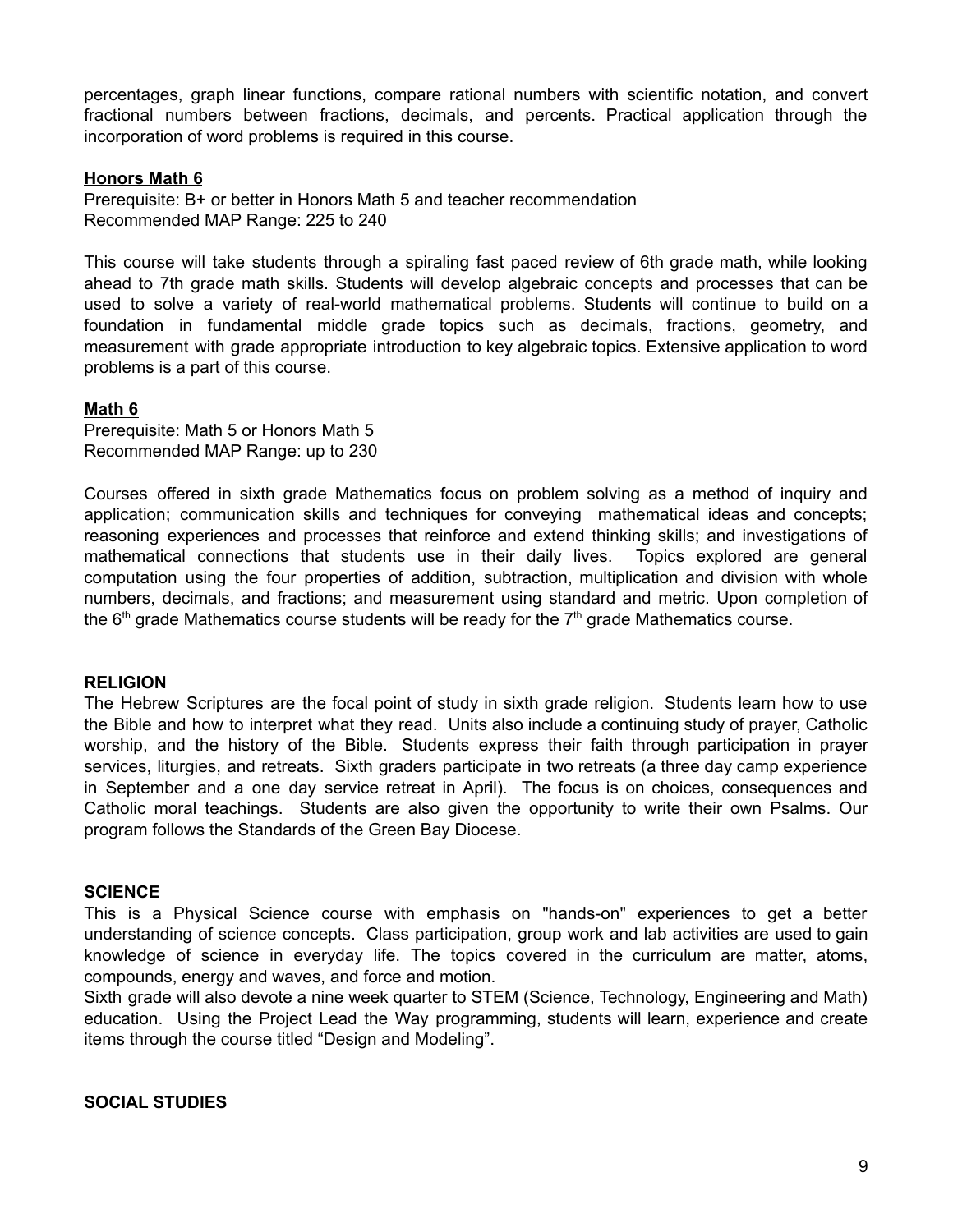In 6th grade social studies, students will learn about the Medieval Period in the Arabian Peninsula, Africa, China, Japan, and Europe. Students will also learn how major religions influenced the regions in the Middle Ages. Students will learn about the achievements, economy, geography, leadership, religion, and social structure of each region. After the Middle Ages, the course will follow Europe through the Reformation, Renaissance, and Scientific Revolution. Students will engage in learning though many different ways including simulations, presentations, projects, and hands-on activities.

#### **ART (Twice a week)**

Sixth grade art is devoted to the elements of art; line, shape, color, texture, value. The implementation of this goal focuses on two things: developing core art ability and fostering creative thinking skills. Projects include a Bible themed creativity booster,, still life drawing, Art history unit, portraiture study and an oil pastel illustration. The students will also create a carve and peel - a study in positive and negative space, The curriculum is designed to meet important developmental goals in a relevant, sequential, and invigorating manner.

#### **PHYSICAL EDUCATION (Twice a week)**

At Xavier Middle School, the Physical Education staff is committed to a comprehensive quality program with a designed curriculum based on lifetime fitness and positive experiences. The units are designed to incorporate fundamental skills, physical fitness and knowledge of various lifelong activities. Students who choose to actively participate in a quality physical education program receive a variety of benefits, including:

- A variety of motor skills and abilities related to lifetime leisure activities
- Improved understanding of the importance of maintaining a healthy lifestyle
- Improved understanding of movement and the human body
- Self-confidence and self-worth as they relate to physical education recreation programs
- A feeling of success in a fitness facility where students learn how to plan and create their own personal fitness goals.

#### **STUDY SKILLS (1-2 times a week depending on music elective)**

The Study Skills class is designed to assist students in learning independent study skill strategies. All students will be registered for this class. Students have the opportunity to develop and strengthen good study habits like staying organized, taking notes, managing time, and taking tests. Students will also be utilizing typing.com to practice and grow in their typing skills.

#### **6 th GRADE GERMAN EXPLORATORY (Once a week for a semester)**

All students will be registered for German class. Students with an accommodation plan may opt out with administration approval. This is considered a beginning course and prior knowledge of a foreign language is not required. The goal of the exploratory German class is to expose students to some of the basics of the German language and culture. Students will participate in a variety of activities to give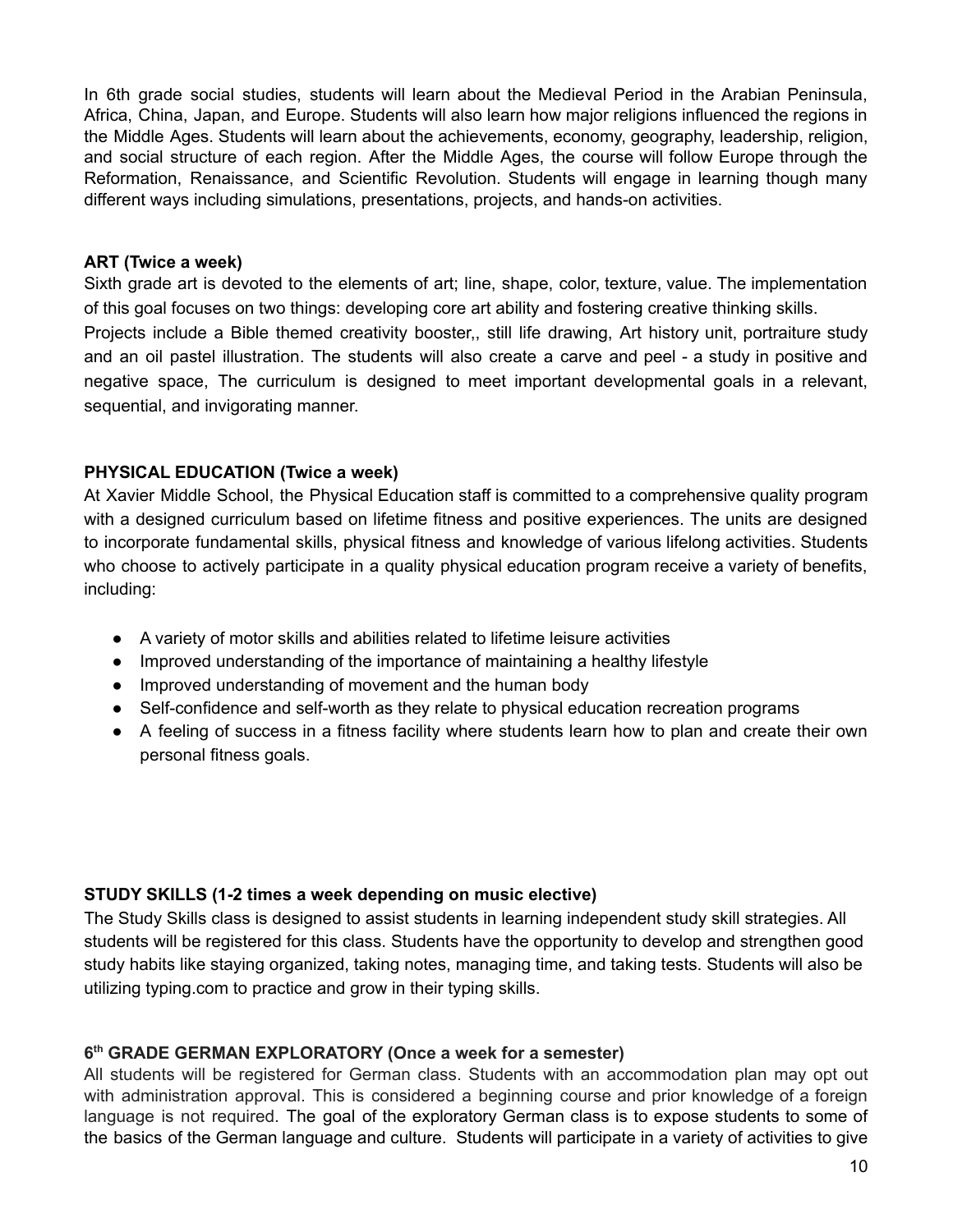them a basic overview of German greetings, cognates, the alphabet, numbers, colors, animals, and traditions. A small number of homework assignments and assessments of a student's ability to communicate in German will be used for evaluation. This should help them make a more informed decision on which language is most interesting to them, and the language in which they can be most successful in 7<sup>th</sup> grade.

#### **6 th GRADE FRENCH EXPLORATORY (Once a week for a semester)**

All students will be registered for the French Exploratory class. Students with an accommodation plan may opt-out with administration approval. This is considered a beginning course and prior knowledge of a foreign language is not required. The goal of the exploratory French class is to expose students to some of the basics of the French language and culture. Students will participate in a variety of activities to give them a basic overview of French greetings, cognates, the alphabet, numbers, colors, animals, and traditions. A small number of homework assignments and assessments of a student's ability to communicate in French will be used for evaluation. This should help them make a more informed decision on which language is most interesting to them, and the language in which they can be most successful in 7<sup>th</sup> grade.

#### **ELECTIVES**

#### *Each 6 th Grade student needs to choose one of the 4 electives below. Please see the course section form for requirements and procedures.*

#### **BAND (Three days a week)**

. The 6th grade Band Program at XMS meets for three 40 minute full band rehearsals each week. Students receive individual lessons weekly during the school day. Our 6th Grade band students perform at our winter and spring concerts each year, They also participate in the annual Solo and Ensemble Competition. They also participate in one Pep Band performance with the Xavier High School Band. Second semester students are given the option of participating in the Jazz Ensemble. This group meets two times each week outside the school day. We study from the Standard of Excellence method book. Music programs like Smart Music and Music.net are also used to supplement our musicians' learning. Any students wishing to start a band instrument in 5th Grade are more than welcome. We do however strongly encourage them to take summer lessons. Please contact the 5th grade band instructor for details.

#### **6 th GRADE CHOIR (Twice a week)**

Sixth grade Choir meets as a full group twice a week and once each week for a small group lesson. Lessons are scheduled based on the student's academic schedule. Sight-singing skills, music notation, parts singing, and proper vocal technique are developed. Students will also explore and perform music of various styles. Performances include several concerts each year, Mass music, and a Solo/Ensemble performance in March.

#### **6 th GRADE GENERAL MUSIC- PERFORMANCE PRODUCTION (Two days a week)**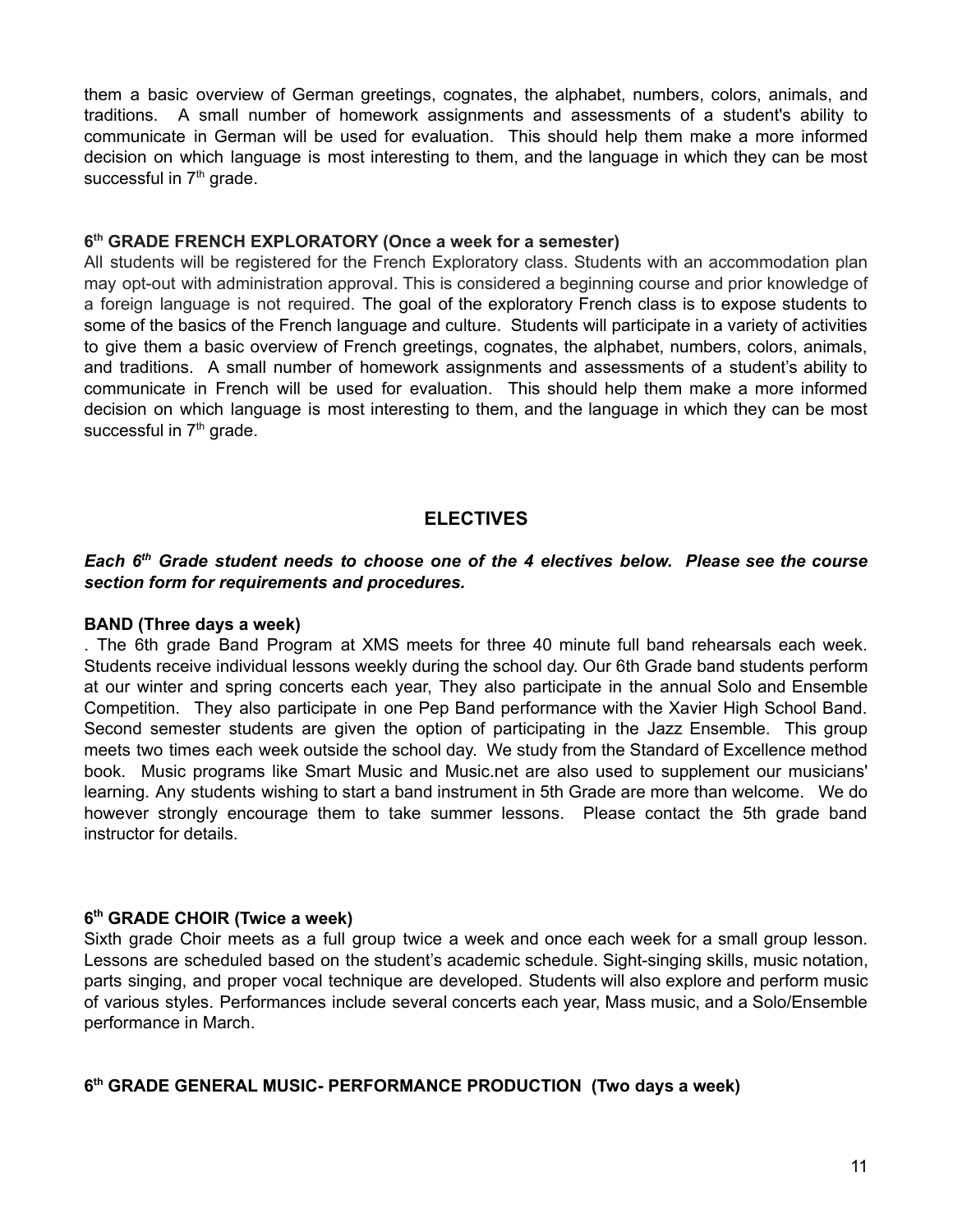The general music course is a project-based class that incorporates technology to explore careers in the music industry and the production of musical theater and performances. Aspects of stagecraft, production design & theater direction, acoustics, performers, and theater technologies are explored.

#### **ORCHESTRA (Three days a week)**

Orchestra is available to students in grades 5-8 at XMS. Orchestra meets 3 times per week, and each student has one 15 minute private lesson per week. Students perform 2-3 concerts per year, and are encouraged to perform for the Solo and Ensemble Festival at XMS or the WSMA Solo and Ensemble Festival in March. Students will continue to develop their skills learned in 4th and 5th grade, through the Essential Elements and Sound Innovations books, in addition to a variety of string orchestra repertoire both in class, and at their lesson. If a student is beginning orchestra for the first time as a 6th grader, summer lessons are highly recommended. Please contact the 6th grade orchestra teacher for a list of instructors.

## <span id="page-12-0"></span>Grade 7 Course Descriptions

#### **LANGUAGE ARTS/LITERATURE**

Language Arts and Literature are combined and taught together throughout the entire year. Grammar, descriptive, and persuasive writing are included in the Language Arts portion. The *6+1 Trait Writing* provides the platform for written expression. During the year research is conducted and a persuasive piece is written. Sensory language is taught and practiced using different styles such as narrative, descriptive, and expository texts. Online Google Docs is used frequently for written items.

Literature includes reading, discussing, and working with many different literary genres including fiction, nonfiction, biography, drama, poetry, and more. Plot elements are learned and applied to explore how an author uses plot to shape a story. Theme and inference are important components in applying comprehension to the various stories. Reading outside of class is encouraged. Content is compared with film versions and comparisons are drawn between the two venues. Google Docs is used often to relay learned information. The students will also have time for reading books of their own choosing and are tested on these in the Accelerated Reader Program. Through the STAR Reading Assessment, the students' goals are determined, based on their individual needs.

#### **LITERACY ELECTIVES**

*Each 7 th grade student is required to be enrolled in one literacy elective course each semester. These classes focus on writing and reading. Each elective is a semester class and may only be taken once during the student's 7 th grade year. Please review the requirements and procedures on the class selection form. When choosing literacy electives, each student needs to select one "A Literacy Elective" and one "B Literacy Elective". The letter is not a determination of when the class is taught.*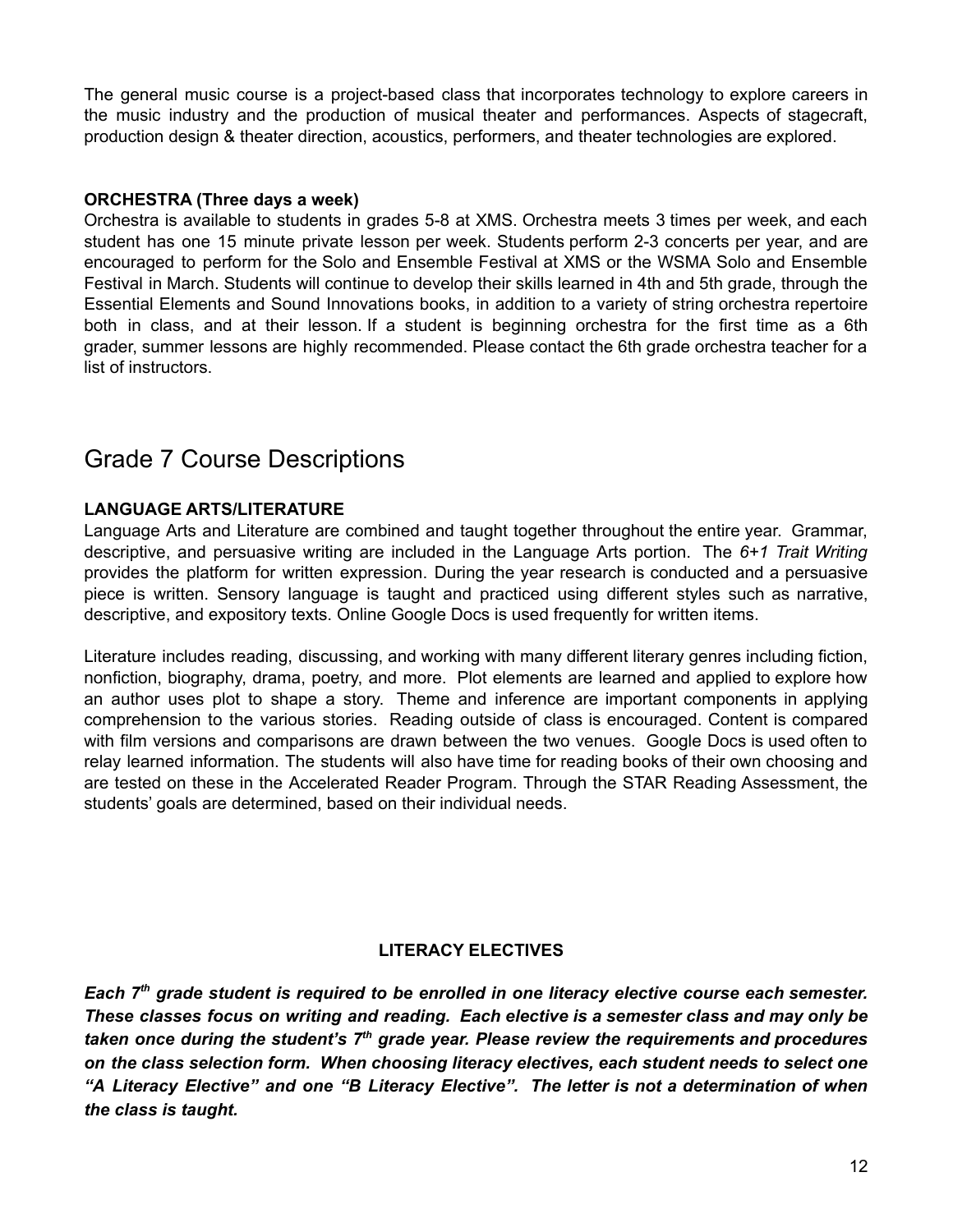#### **"A" LITERACY ELECTIVES**

#### **CARPE DIEM!(One semester & may not be repeated)**

Seize the day! Many great men and women have seized the day to make the world a better place. Learn about people in all walks of life (community members, athletes, musicians, etc.) who have strived to help others and our world. Go back through the years of Italy and look at the lives of the Saints and other heroic men and women who have seized the day. Write a short fictional story about a Saint's life, discover the Latin roots of your vocabulary words, and read a couple novels about the lives of great men and women. Find out what it takes to seize the day, and possibly our class will explore an opportunity and make a positive change in our school, community, or world. Carpe Diem!!

#### **ALL THE "WRITE" STUFF (One semester & may not be repeated) Recommended Lexile score is 900 or higher.**

Have you ever thought, "Wow! I love how this book is written!" Recognizing great writing can be fun and exciting. In this higher level class we will begin by analyzing several short stories that span over several genres. We will determine which elements make a short story come alive and which elements hinder a story's progression. After several weeks of analysis, we will begin to incorporate these elements into our own short stories and this class will serve as an intense writer's workshop. Join us as we read and write all the "write" stuff!

#### **WRITING WITH iPADS (One semester & may not be repeated)**

Students will explore different types of writing by using a variety of iPAD apps. Some of the apps used are: *Visual Poetry, Max Journal, ToonTastic, Write About, SpellGrid, Prezi, WordJoust, BookCreator* and *Animoto*. Students will also write an essay utilizing 'song' as the overall theme and they will create *Powtoons*, utilizing an app in Google. In this course, students will also analyze how the elements of a story interact. They will participate in a variety of technology projects to enhance their overall writing techniques. Students will also have the opportunity to share some of their projects with their classmates.

#### **HEALTH: LIFE IS THE FUTURE (One semester & may not be repeated)**

Within this course, students will dive deep into the world of lifelong health and what that means for their future. We will have in-depth discussions and challenging units which will include Social Health/Teen Relationships, Mental/Emotional Health, Alcohol and other Drugs, Spiritual Health, Cognitive Health, Cultural Health, Financial Health, and Nutrition/Physical Activity. This class will provide students ways to live their best life for success through mindful thinking and health advocacy, all while using the decision making process to meet our end goals. Students will be given healthy tools to use as they start the transition from middle school to high school as well as asking the question, "What are my lifelong goals and how do I get there with great success?" Life is our future, let's learn the ways to live out our best life as God planned.

#### **"B" LITERACY ELECTIVES**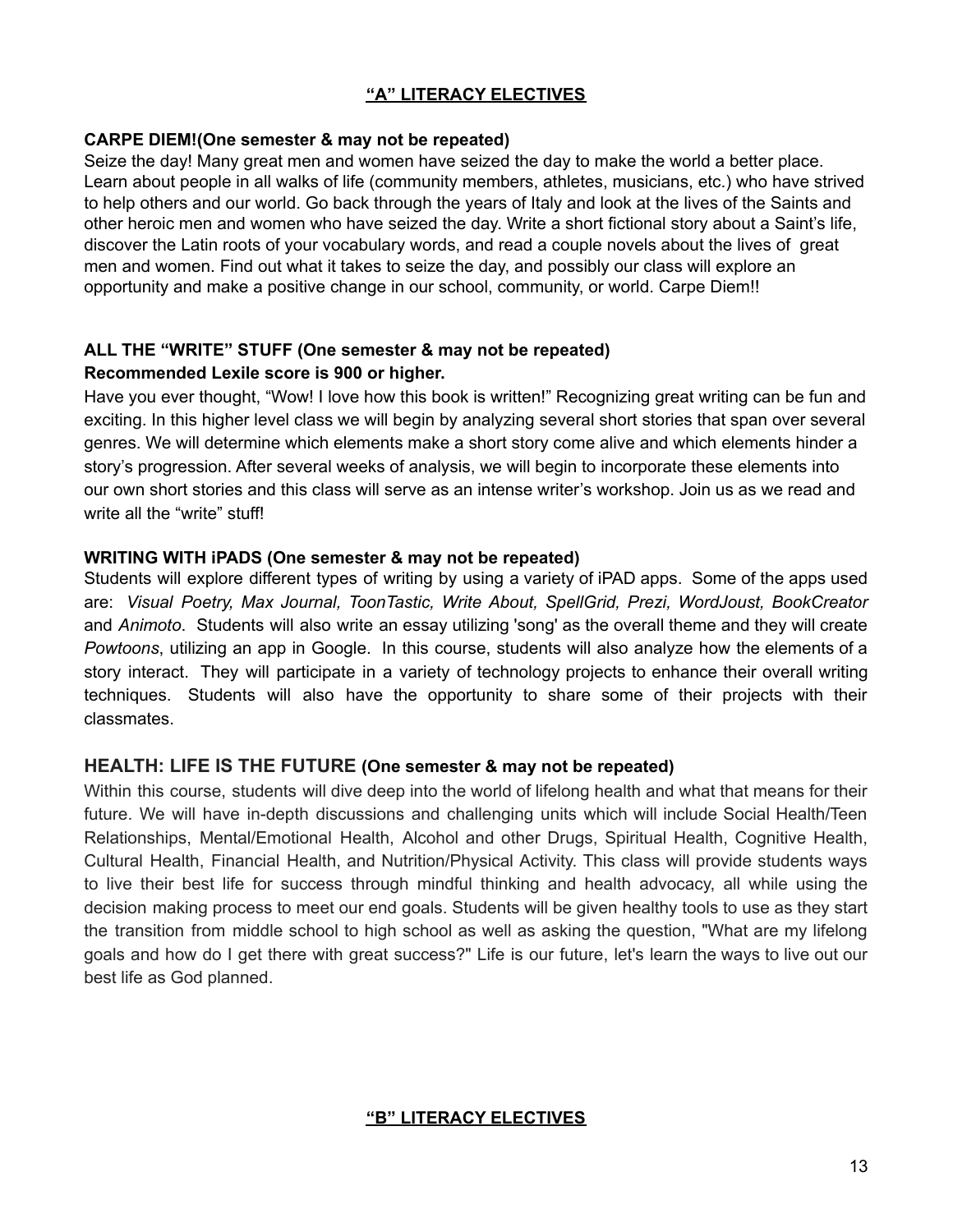#### **GOD'S GREEN EARTH (One semester & may not be repeated)**

This is a semester literary elective where students look into our wonderful world and the environmental issues it faces. Students will read nonfiction pieces introducing them to the world of ecology and the interdependence of life on Earth. They will read about environmental issues through current events and past mistakes that have impacted our world and resources. Hands on activities and solutions to environmental issues will be a highlight of the course. Their reading will also include fiction pieces where the characters in the story deal with environmental issues and are challenged to make a positive difference. Throughout the semester, students will look for ways that they can better our world. As they learn, they will undoubtedly see ways that they can make a difference. Our beautiful earth is a gift from God. Let's learn how to take care of it**.**

#### **MYTHOLOGY (One semester & may not be repeated)**

Mythology is a study of how ancient societies learned to function, communicate, and grow. How did all things begin? Students will see the world through the eyes of the gods and will strive to find connections to different cultures and religions. Students will read about the Greeks and how gods were a part of daily life. Students will also use Greek and Latin root words to apply to their vocabulary they use today.

#### **SONGWRITING & COMPOSITION (Fall Semester Only)**

Are you interested in learning piano, guitar, bucket drumming, and ukulele? If so, this course is for you! This survey course looks at the history, genre and theory behind music composition. Students will be exploring these subjects through class projects, some of which include Medieval Era music, Classical composition, commercial music, pop music, and movie music. Chromebooks and online programs will be used on a regular basis to give an understanding of music technology and students will create their own unique compositions. This class is open to students of all music abilities.

#### **DISCOVERING LATIN AMERICA (One semester & may not be repeated)**

This class will discover and explore different aspects of modern Latin America. During this literary elective, students will read and explore several cultural components of the Latin American countries including climate, cuisine, art, music, sports, education, transportation, holidays and festivals, religion, and tourism. Students will apply their knowledge by creating artwork to resemble that of Frida Kahlo and Diego Rivera. They will cook and bring in Mexican food to share with the class to have a taste of the exceptional cuisine. Students will also learn about holidays and festivals in several countries as they occur. The way of life among the communities in each country will be compared and contrasted with readings and discussions.

#### **MATHEMATICS**

**Algebra** Prerequisite: Pre-Algebra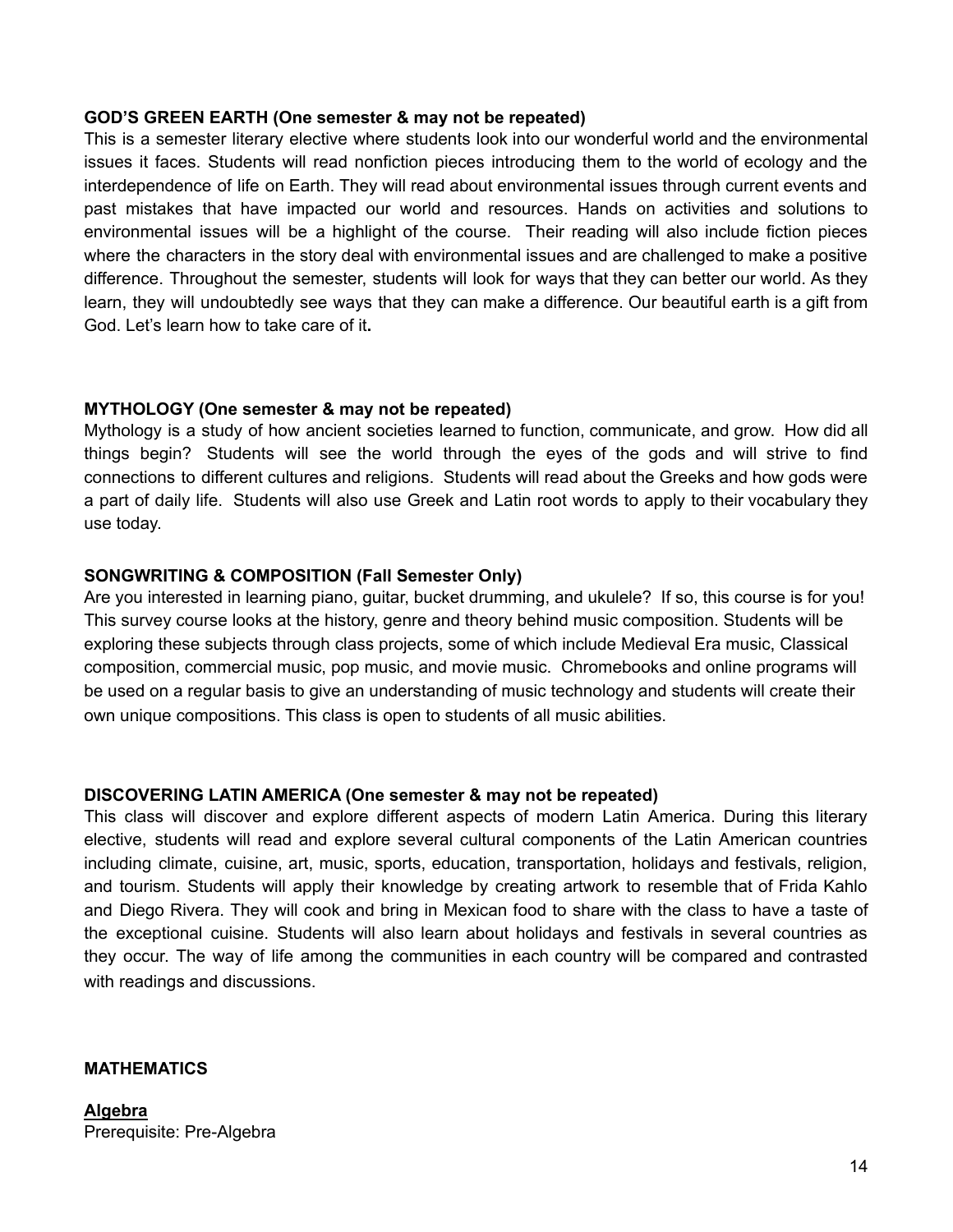Recommended MAP Range: 245 or higher

Algebra is an upper level math course and follows the high school curriculum. Students will be challenged and work at a rigorous pace with an above-normal workload. This course examines the following concepts of Algebra: operations with real numbers and powers; expressions, equations, and inequalities; linear functions; polynomial and nonlinear functions; and rational functions and radicals. Learning these major topics will set the foundation for future math courses.

#### **Pre-Algebra**

Prerequisite: Honors Math 6 Recommended MAP Range: 230 or 250

Prior knowledge of basic computation skills, order of operations, and basic fraction skills such as finding a common denominator and simplifying a fraction are recommended. Pre-Algebra is designed to give students the fundamental skills necessary to succeed in the Algebra course taken the following year. Students will explore arithmetic operations, number systems and properties, measurement, geometry, and have an introduction to algebraic thinking and concepts. They will solve one-step and multi-step equations and inequalities, compute with integers, follow order of operations with exponents and square roots, master computation skills with rational numbers, classify and name basic geometric figures, calculate the area and volume of 2-dimensional and 3-dimensional figures, calculate percent problems, and learn the basics of linear equation.

Beyond the textbook, students will use resources such as *Khan Academy* (a non-profit educational organization that provides free video tutorials and interactive exercises) and *KUTA* software as enrichment and extra practice. Students who successfully complete Pre-Algebra with a B average or better will move onto Algebra the following year.

#### **Math 7**

#### Prerequisite: Math 6 or Honors Math 6

#### Recommended MAP Range: up to 235

This course prepares students to transition to more advanced mathematical topics such as Algebra and Geometry while enhancing their basic arithmetic knowledge. Students develop abstract reasoning and symbolic manipulation skills and will support answers by showing various process steps. Problem solving reinforces concepts and makes mathematical connections to their daily lives. Topics in this course include: order of operations, exponents, basic pre-algebra, integers, rational numbers (positive and negative fractions and decimals), proportions, percentages, basic geometry and probability. Upon completion of this course, students will be ready for Pre-Algebra.

#### **RELIGION**

The seventh grade Religion curriculum focuses on the life of Christ. Students gain a deeper understanding of what it means to be a member of the Church and a follower of Christ. Parts of the New Testament are studied, *The Catholic Faith Handbook for Youth,* as well as parts of the *Catholic Catechism*. Exciting faith and character building experiences include: learning, making and praying the Rosary, followed up by a visit to the Shrine of Our Lady of Good Help for Mass and a tour, and Christmas Cookie Decorating and donations to St. Joseph's Food Program. The 7<sup>th</sup> graders also attend a special Winter Camp that harnesses the teaching of our Lord's Beatitudes.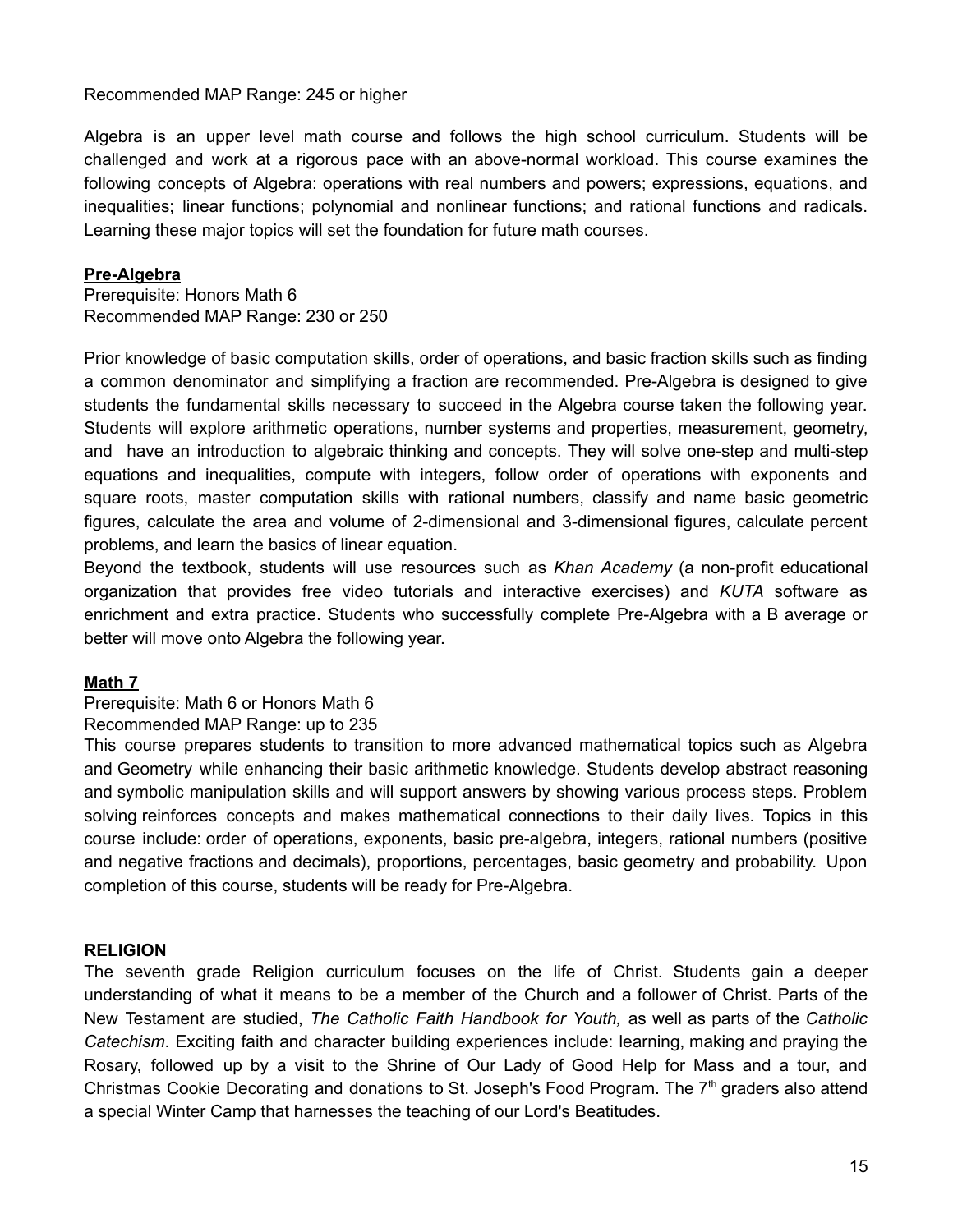The school year is full of liturgies, retreats, seasonal units, hands-on activities, technological communications and projects, activities of the Church year, as well as service projects, all of which provide a means for students to grow and express their faith. Seventh grade religion also has a special focus on the *Theology of the Body*, Pope John Paul II's integrated vision of the human person, body, soul and spirit. The religion department also works closely with our school counselors to bring awareness and education on the topics of alcohol, and other drug abuse prevention. The focus is on choices, consequences and Catholic moral teachings.

#### **SCIENCE**

In 7th grade Life Science, Life is explored! The students start off the school year learning about the most basic unit of life: cells. They transition into the Animal Kingdom (Vertebrates & Invertebrates), Ecology, The Human Body and are introduced to Genetics. The students also learn about the earth and how to take care of life on our planet. To aid in learning and to help cultivate the excitement that life offers, video and live web cameras are used frequently in the classroom to view living organisms in action. The students may also have opportunities to explore the world of dissection and learn more about living organisms in a concrete, hands-on way. This class also provides lab opportunities and strong STEM (Science, Technology, Engineering and Math) skills. In addition, "Medical Detectives", a Project Lead the Way Program is integrated into the curriculum. This program allows students the opportunity to critically think and use scientific problem solving skills as they diagnose and treat real human issues in the classroom. Throughout this course, students gain a new appreciation for God's miraculous creations as they are encouraged to be stewards of the Earth and its inhabitants. Life is amazing and is to be respected.

#### **SOCIAL STUDIES**

The purpose of seventh grade Social Studies is to provide a more in-depth study of the figures and events that shaped America's early history. The course begins with researching local and national Native American groups and concludes with the end of the Civil War. Topics explored in this course also include early colonial America, the American Revolution, early government, the Jacksonian Era, Western Expansion, and the complex origins and progression of the Civil War. This course utilizes several different methods to enhance student learning such as presentations, short essays, perspective journaling, competitive debates, video reports, and role-playing simulations.

#### **PHYSICAL EDUCATION (Twice a week)**

At Xavier Middle School, the Physical Education staff is committed to a comprehensive quality program with a designed curriculum based on lifetime fitness and positive experiences. The units are designed to incorporate fundamental skills, physical fitness and knowledge of various lifelong activities. Students who choose to actively participate in a quality physical education program receive a variety of benefits, including:

- A variety of motor skills and abilities related to lifetime leisure activities
- Improved understanding of the importance of maintaining a healthy lifestyle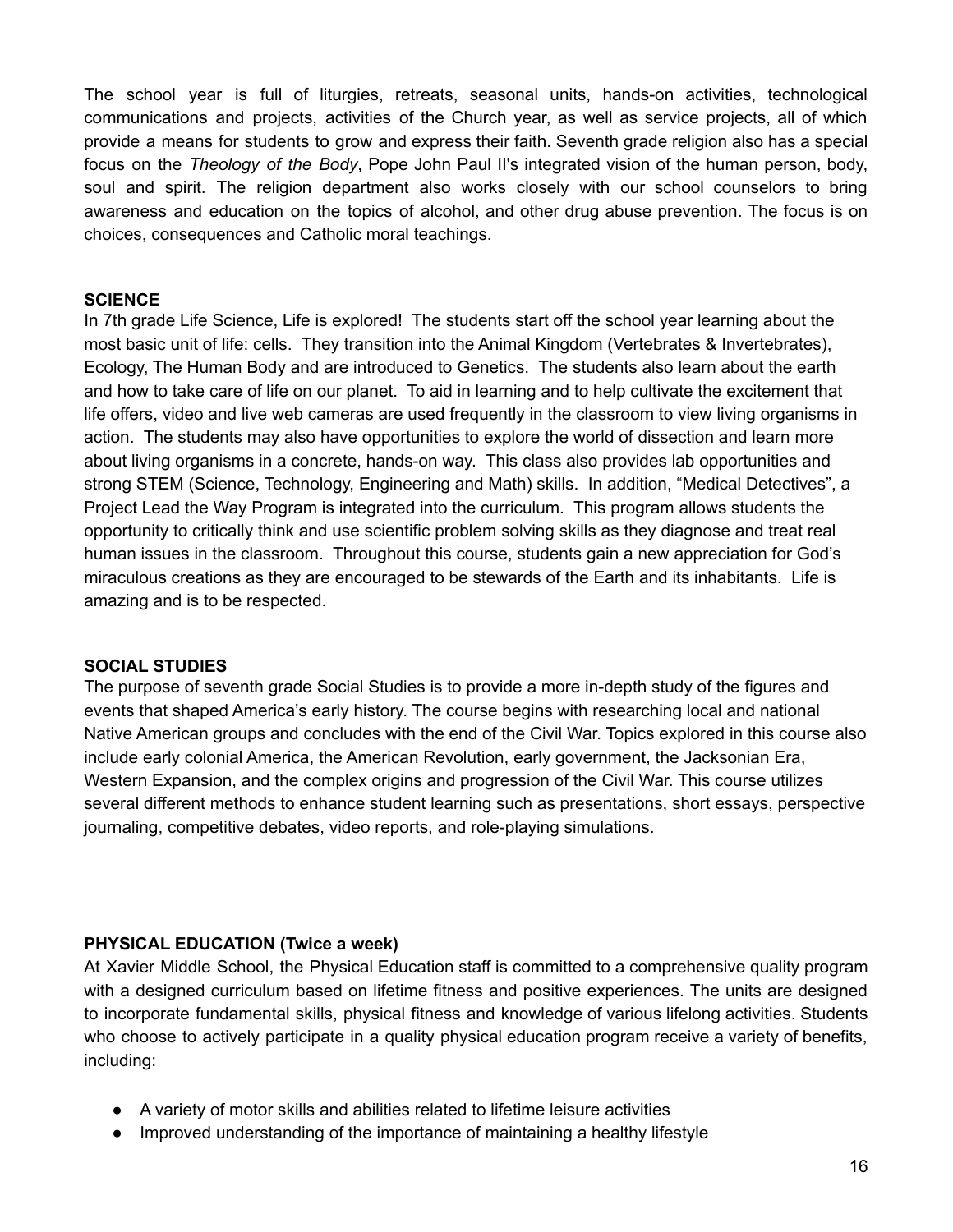- Improved understanding of movement and the human body
- Self-confidence and self-worth as they relate to physical education recreation programs
- A feeling of success in a fitness facility where students learn how to plan and create their own personal fitness goals.

#### **ELECTIVES**

Each  $7<sup>th</sup>$  grade student is required to choose 2 elective courses. Please see the course selection form for requirements and procedures.

#### **ART ( Three days a week)**

The theme of seventh grade art is "Communicating with Visual Images". The internet and global marketplace have made this a tremendously valuable tool in any student's skill set.

- Projects include:
- \*Creativity booster
- \*Core skill advancement (intermediate still life drawing)
- \*Art history study
- \*Printmaking and composition
- \*Art theory an in-depth look at the elements of art and principles of design
- \*Putting art theory to use: landscape painting
- \*Study in symbolism

The curriculum is designed to meet important developmental goals in a relevant, sequential, and invigorating manner.

#### **BAND (Three days a week)**

In seventh grade band rehearsals are 40 minutes in length and held three days per week Students receive individual lessons weekly during the school day. Students participate in band festivals, solo ensemble recitals and festivals, winter and spring concerts. Seventh grade band students participate in one Pep Band performance with the Xavier High School Band. They will also participate in our annual System band concert. This combined concert includes all band members from grades 5 - 12. Second semester students are given the option of participating in Jazz Band. Each quarter students are given a variety of music theory and listening assignments. Computer programs such as *Smart Music* and various iPad apps are used to evaluate and drill music skills.

#### **CHOIR (Three days a week)**

Seventh grade Choir meets three times each week for large group rehearsal and once each week in a small group session. Lesson time is used to enhance the overall vocal technique and repertoire. Sight-singing skills, music notation, parts singing, and proper vocal techniques are further developed. In addition, students will learn about composers and musicians of varied genres, and careers in music.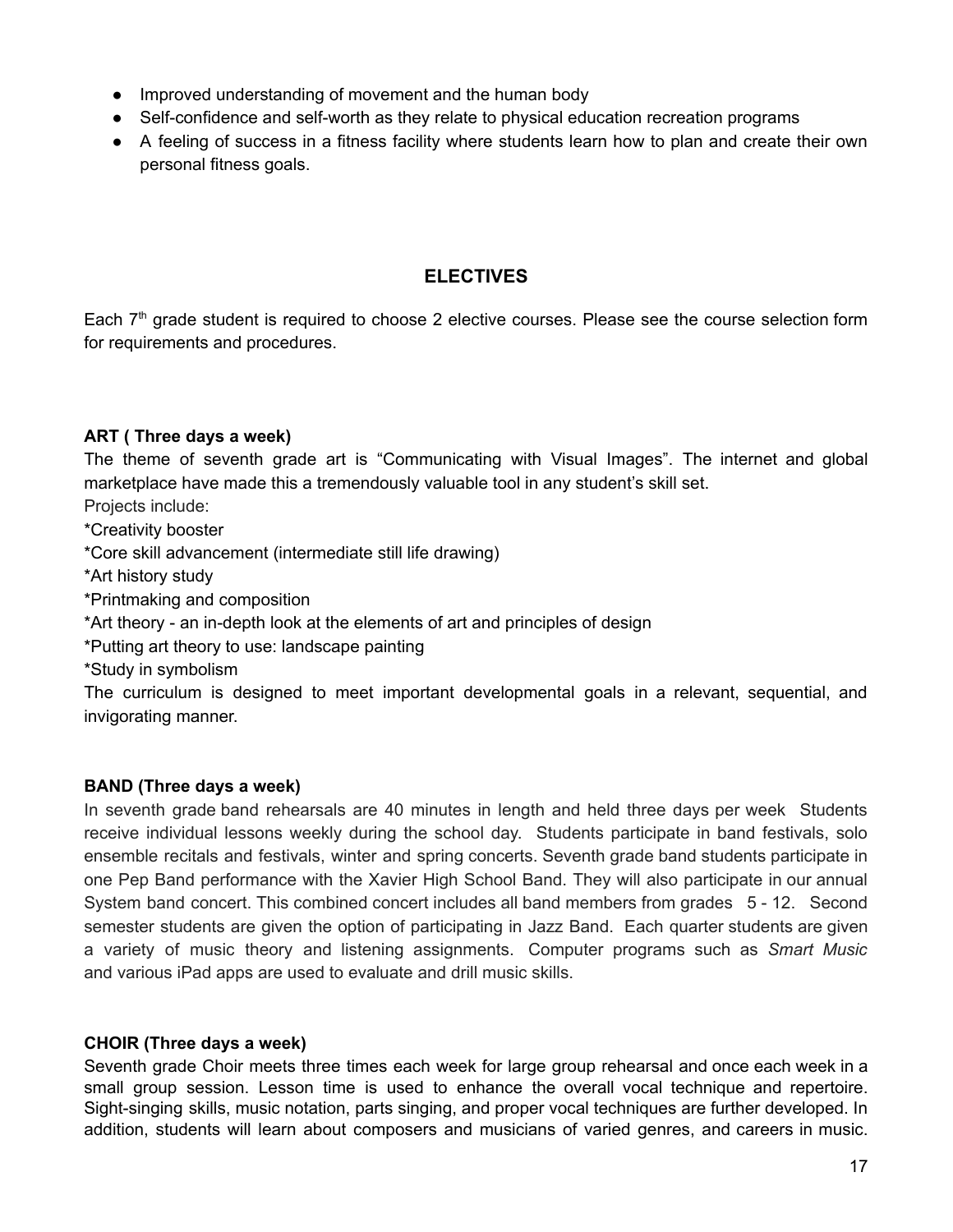Performances include several concerts each year, Mass music, and a Solo/Ensemble performance in March.

#### **ORCHESTRA (Three days a week)**

Orchestra is available to students in grades 5-8. If students are beginning orchestra for the first time, summer lessons are highly recommended and instructor approval is required. This course meets three times per week for 6<sup>th</sup> -8<sup>th</sup> grade. Each student has one 15 minute private lesson per week. Students perform in 3 performances each year and are expected to perform as a group at WSMA Solo Ensemble.

#### **7 th GRADE GEN MUS - WORLD MUSIC (Twice a week)**

The general music course is a project-based class that incorporates technology to explore the music of world cultures, music history, and music composition. The students will explore world music drumming and percussion as well as the mechanics of music. The students will also have the opportunity to study an instrument from those available from the music department, which include the piano keyboard, guitar, ukulele, handbells, recorder, Celtic whistle, African drums, and harmonica.

#### **WORLD LANGUAGES (Five days per week)**

A good understanding of basic grammar is necessary for students to learn a world language. Therefore, students must have average or better grades in Language Arts in sixth grade in order to take a world language. Completion of World Language 1A in 7th grade and 1B in 8th grade is equivalent to level 1 at the high school.

#### **French 1A**

French 1A includes the first three units of the book, *Discovering French Nouveau, Bleu 1*. Students learn basic necessary vocabulary including days, months, colors, weather, foods, beverages, the body, nationalities, etc. In addition, French 1A focuses on sentence formation, proper grammar, pronunciation, and conversation development. This is accomplished through fun dialogues, skits, and lots of repetition. Google Docs and Drive are used for class projects including skits and other writing activities. Students who complete French 1A with a C+ or better are prepared for and encouraged to continue on to French 1B**.**

#### **German 1A**

German 1A will introduce students to the German language and culture and enable them to speak and understand German at a basic level. Students will learn listening, reading, writing, and speaking skills in the target language. Interpretive listening and reading skills will be practiced and assessed through listening activities, music, and reading short passages and realia from the target culture. Interpersonal speaking will be practiced and assessed through basic conversations and pair work. Presentational writing and speaking skills will be assessed through larger projects and presentations. The themes explored are those found in chapters 1-4 of *Komm mit!* and include "Who am I?", free time activities,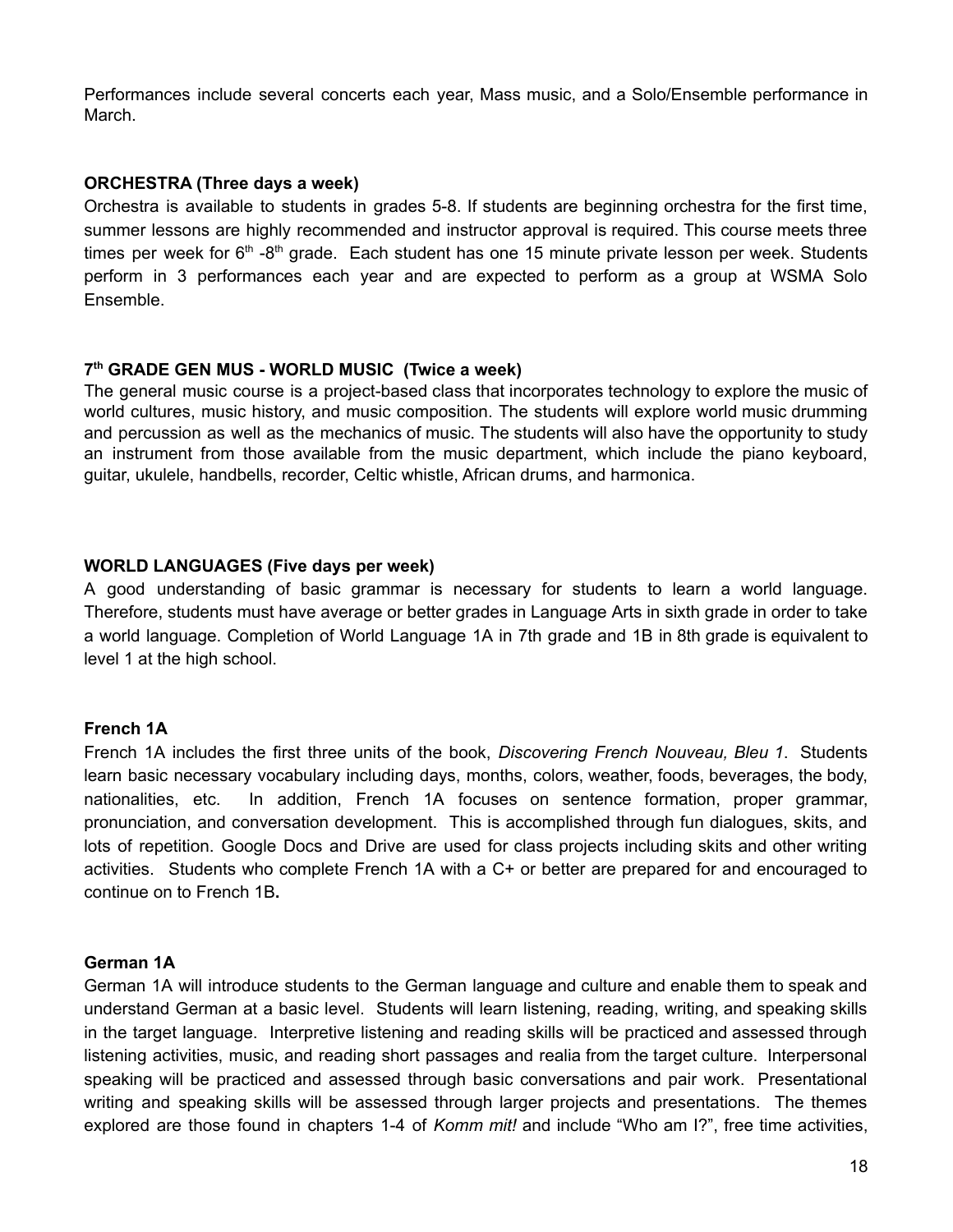home and family, and school. The corresponding grammatical structures include verb conjugations, present tense, pronouns, adjectives, adverbs and sentence structure. In addition to the textbook, several online resources are available for practice. This course is continued in  $8<sup>th</sup>$  grade (German 1B).

#### **American Sign Language (ASL) 1A**

American Sign Language (ASL) 1A is a visual gestural language used by Deaf and Hard of Hearing individuals to communicate in place of or in conjunction with spoken English. ASL is the fourth most used language in the United States and is also used in Canada and parts of Africa. In language education we focus on the 5 C's: Communication, Communities, Connections, Comparisons and Cultures. The student will learn to **COMMUNICATE** using ASL while focusing on the **COMMUNITIES** where ASL is used and how it influences Deaf **CULTURE**. The student will also learn to make **CONNECTIONS** between ASL and English as they **COMPARE** the hearing and Deaf worlds. Students will develop communicative ability in three modes: interpersonal, interpretive, and presentational, integrating the skills of expressive and receptive communication. Class work is primarily done in ASL using various modes of technology. This course is continued in 8th grade (American Sign Language 1B).

#### **Spanish 1A**

Spanish 1A will introduce basic Spanish verbal and written skills with an emphasis on good pronunciation and written and oral comprehension. Vocabulary is continually enlarged and grammar skills stressed. Grammar units include: numbers, alphabet, definite and indefinite articles, possessive adjectives, adjective/noun agreement and subject/verb agreement, interrogatives, present tense, simple future tense, gustar, ser and estar. Classroom work is primarily in Spanish and exams are frequent. Students will use the *Conjuguemos* webpage to help practice vocabulary and grammar. This course is continued in  $8<sup>th</sup>$  grade (Spanish 1B).

## <span id="page-19-0"></span>Grade 8 Course Descriptions

#### **LANGUAGE ARTS**

Throughout the year, students will focus on both reading and writing. Students will review proper writing for narrative, comparison and contrast, and persuasive writing, and will also work on writing about what they've read. Each quarter, students will also continue to work on their writing skills using journals. Spelling, grammar, and vocabulary are incorporated into each unit. Students have Accelerated Reader (AR) book checkout in the library during class time, and are expected to read books in their Lexile range. They must also meet a minimum requirement of AR test points, which are determined on an individual basis by the STAR Reading Assessment.

Students will start off the year focused on elements of stories and the reinforcement of grammar basics. They will read short stories like Flowers for Algernon. Literary elements covered are conflict, plot, irony, point of view, and voice. Students then read The Diary of Anne Frank, and explore both the play and the original diary. The third quarter will be focused on nonfiction writing, and students will complete a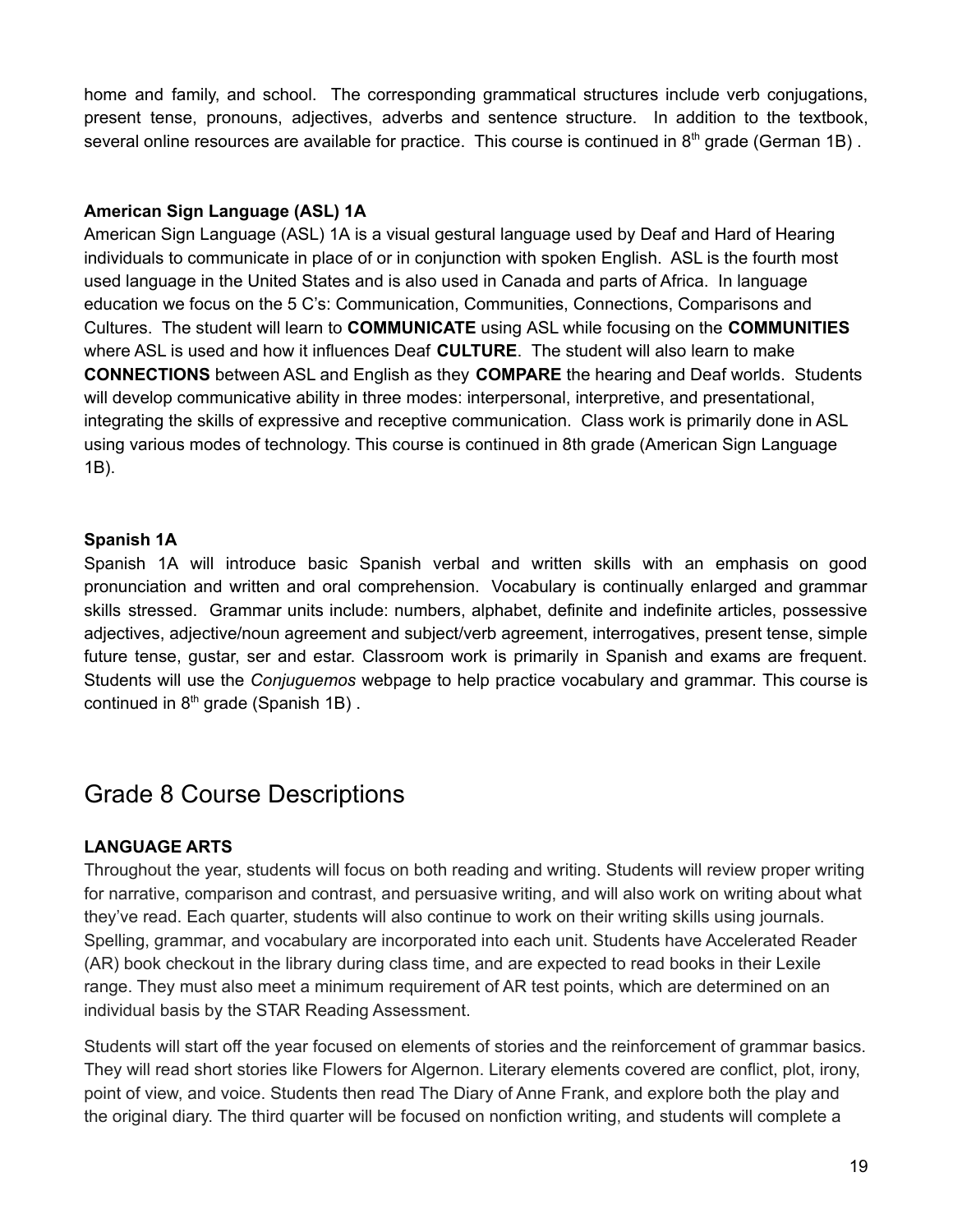research project. This will consist of students being able to research a variety of topics, writing a formal research paper in MLA format, and presenting their research. The students will also take part in book clubs throughout the third quarter. The students will also read stories such as the historical fiction novel, Roll of Thunder, Hear My Cry, and the Giver.

#### **LITERACY ELECTIVES**

*Each 8 th grade student is required to be enrolled in one literacy elective course each semester. These classes focus on writing and reading. Each elective is a semester class and may only be taken once during the student's 8 th grade year. Please review the requirements and procedures on the class selection form. When choosing literacy electives, each student needs to select one "A Literacy Elective" and one "B Literacy Elective". The letter is not a determination of when the class is taught.*

#### **"A" LITERACY ELECTIVES**

#### **CREATIVE WRITING (One semester & may not be repeated)**

Students will produce a range of written work and create a writing portfolio. While learning to develop characters as well as their imaginations, students will be able to think and write outside the box. We will be dabbling in parodies, screenwriting, and working on connecting our writing with the senses and our personal experiences. We will also spend time evaluating and editing each other's pieces, learning how to be a critique without criticizing.

#### **HEALTH: LIFE IS THE FUTURE (One semester & may not be repeated if taken in 7 th grade)**

Within this course, students will dive deep into the world of lifelong health and what that means for their future. We will have in-depth discussions and challenging units which will include Social Health/Teen Relationships, Mental/Emotional Health, Alcohol and other Drugs, Spiritual Health, Cognitive Health, Cultural Health, Financial Health, and Nutrition/Physical Activity. This class will provide students ways to live their best life for success through mindful thinking and health advocacy, all while using the decision-making process to meet our end goals. Students will be given healthy tools to use as they start the transition from middle school to high school as well as asking the question, "What are my lifelong goals, and how do I get there with great success?" Life is our future, let's learn the ways to live out our best life as God planned.

#### **INTRODUCTION TO MEDIA (One semester & may not be repeated)**

During this course students will explore beginning skills in video creation. Scripts will be written and storyboards created for a minimum of four projects. The projects will include commercials, public service announcements, and newscasts, all completely planned, produced and edited by the students. All work will be done on classroom computers. Students will explore many forms of media, as well as interviewing, public speaking, and data analysis.

#### **EVOLUTION OF JAZZ (One semester & may not be repeated)**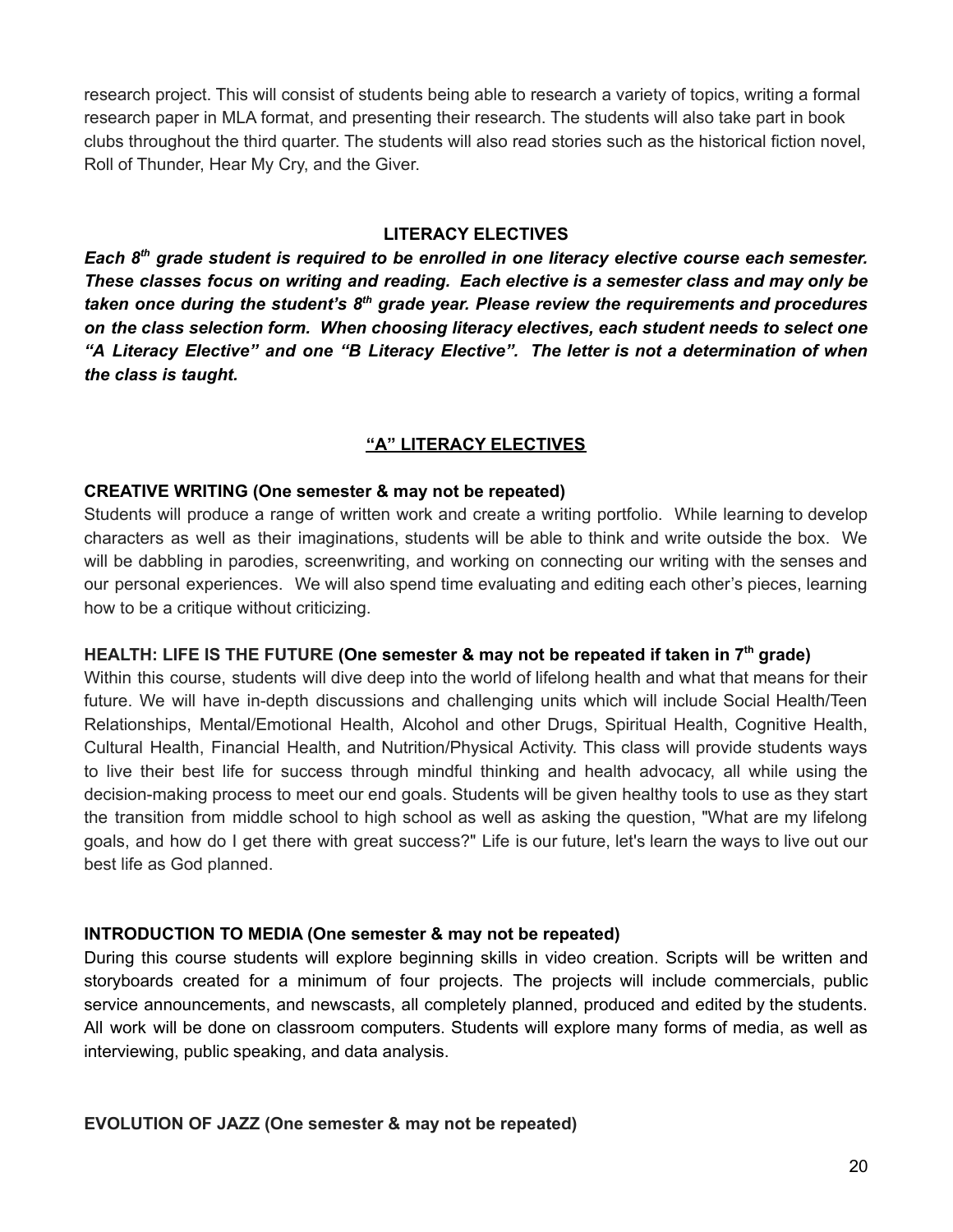This course is designed to take the student through the diverse musical styles of American jazz through performance and study (ragtime, blues, Dixieland, big band/swing, bebop, rock, funk, bossa nova, and Latin). Other elements of study will include the theory of jazz as well as jazz history. The Jazz Band will be featured at a benefit concert for Dan's House of Hope, at the International Food Fair, and participate in the school's Solo & Ensemble Festival.

**Prerequisite:** Students must play an instrument (band, orchestra, drum set, piano, guitar, or bass guitar) to register for this course.

#### **"B" LITERACY ELECTIVES**

#### **BOOK CLUB (One semester & may not be repeated)**

**This class is faster paced and recommended for someone with a Lexile score of 1000 or greater.** Reading enthusiasts who enjoy talking with friends, look no further, this is the course for you! This class is geared towards those students who have a love for reading. We will read as an entire class as well as in smaller book clubs to explore different novels. Find people who share similar interests in books and discover books that you fall in love with. Get ready to talk about your favorite characters and make predictions about the outcome of books.

#### **INTO THE LIMELIGHT (One semester & may not be repeated)**

This is a great course for students who enjoy acting or want to learn more about theater. It may also help improve public speaking skills. Students will be reading different scripts or stories, acting them out, and writing their own scripts. Students will learn about the theater itself including stage directions and lighting & sound. Part of this includes participation in running sound/lighting for all-school liturgies and assemblies. Other topics covered may include costume design, set design, Broadway musicals, and theater history We may also watch some theatrical productions; either live or recordings. At the end of the semester, students will show understanding of everything we cover through a final project. This is a class where you can just be yourself and step into the limelight!

#### **BUSINESS BASICS (One semester & may not be repeated)**

In this class, students will learn what it means to be an entrepreneur, the characteristics of an entrepreneur, and will research famous entrepreneurs. Students will learn the fundamentals of starting and running a small business through their participation in running our school store, called The Snack Shack. They will also work on a "Starting a Small Business" project in which they will generate an idea for a business and learn how to write a business plan, determine the target market of their business, learn how to gain information from their customers, and learn how to use that information to enhance their business. The students will then "pitch" their business idea to the class, similar to the tv show "Shark Tank."

#### **STORIES OF MYSTERY AND SUSPENSE (One semester & may not be repeated)**

Did you know that the original detective story is not one about Sherlock Holmes, but is a gothic mystery by Edgar Allan Poe? Students will participate in crime-solving activities and explore mystery stories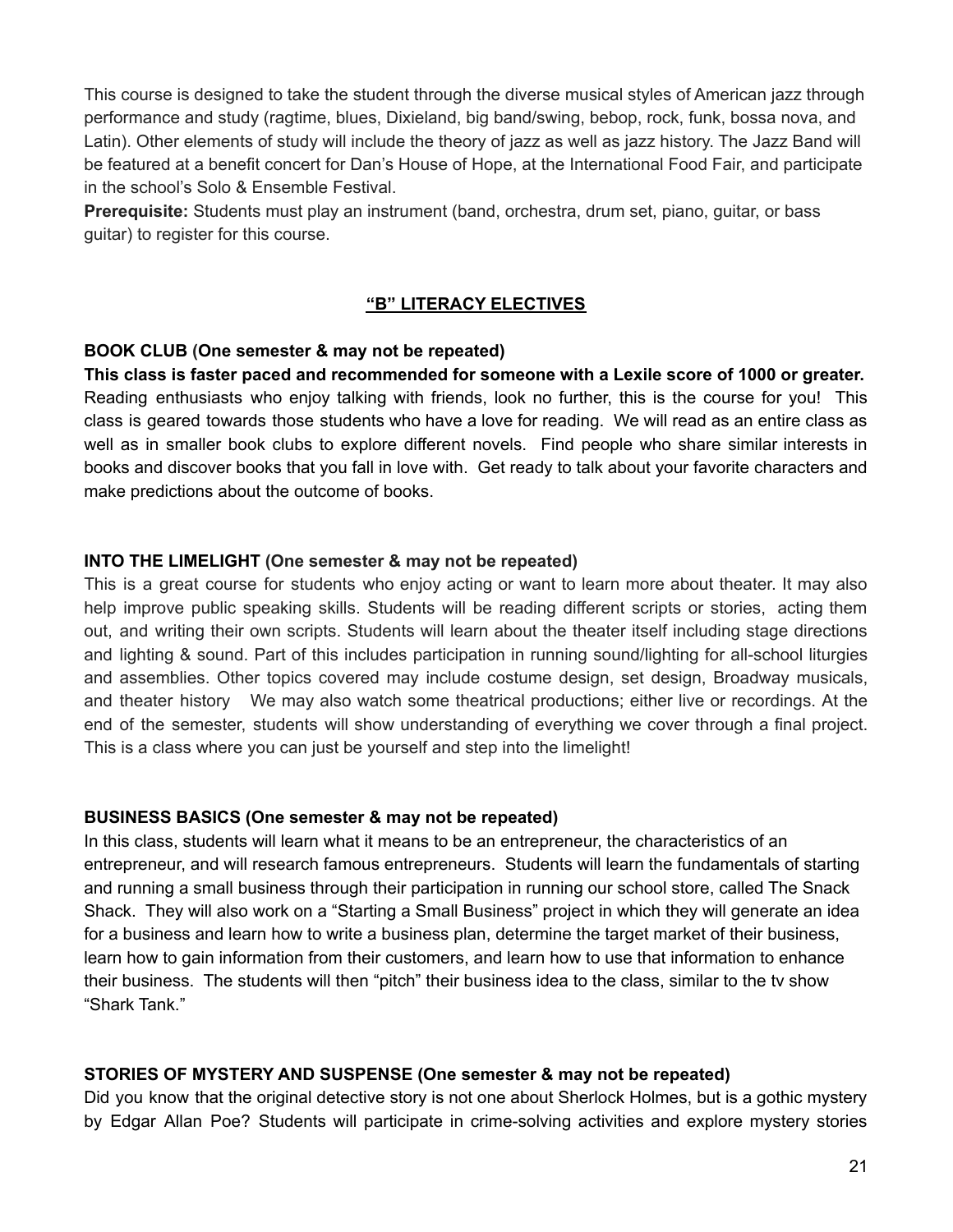through the formats of novels, short stories, plays, videos, syndicated television recordings, radio broadcast recordings, and poems. They will explore stories by Edgar Allan Poe, Arthur Conan Doyle, Richard Connell, Ellen Raskin, and W.W. Jacobs, among others. Character, setting, and data analysis are key processes that students will use to solve "mini-mysteries" within the class. Students will write crime report summaries upon the conclusion of stories, and at the end of the semester, students will be able to write their own mysteries!

#### **MATHEMATICS**

#### **Honors Geometry**

Prerequisite: B+ or better in Algebra Recommended MAP Range: 250 or higher

This course covers the essential topics in geometry, concepts such as congruence; similarity; perpendicular and parallel lines; quadrilaterals; right triangle trigonometry; circle relationships; polygons; surface area and volume of three-dimensional solids; as well as coordinate and transformational geometry. Fundamentals of deductive and inductive logic are presented using mathematical proofs, geometric proofs and real-world problem solving as tools. This course will include all topics covered in Geometry, but the topics will be covered in greater depth with more challenging problems and a greater emphasis on problem solving.

#### **Algebra**

Prerequisite: Pre-Algebra Recommended MAP Range: 230 - 255

Students must have successfully completed the Pre-Algebra class with a B average or better to be able to take Algebra. Prior knowledge of computing with rational numbers, integers, and solving basic equations is recommended. This course is designed to give students the requisite skills that provide a foundation for all future mathematics courses. Students will explore writing and solving linear equations, learn identity and equality properties, and use proportional reasoning when using trigonometric ratios, solving interest formulas and weighted averages word problems. Students will solve quadratic equations, equations with polynomials and factoring, and learn graphing and solve linear functions and inequalities.

Beyond the textbook, students will use *Khan Academy* (a non-profit educational organization that provides free video tutorials and interactive exercises) and *KUTA* software for enrichment and extra practice. Students who successfully complete Algebra will move on to Honors Geometry the following year.

#### **Pre-Algebra**

Prerequisite: Math 7 Recommended MAP Range: 240 or lower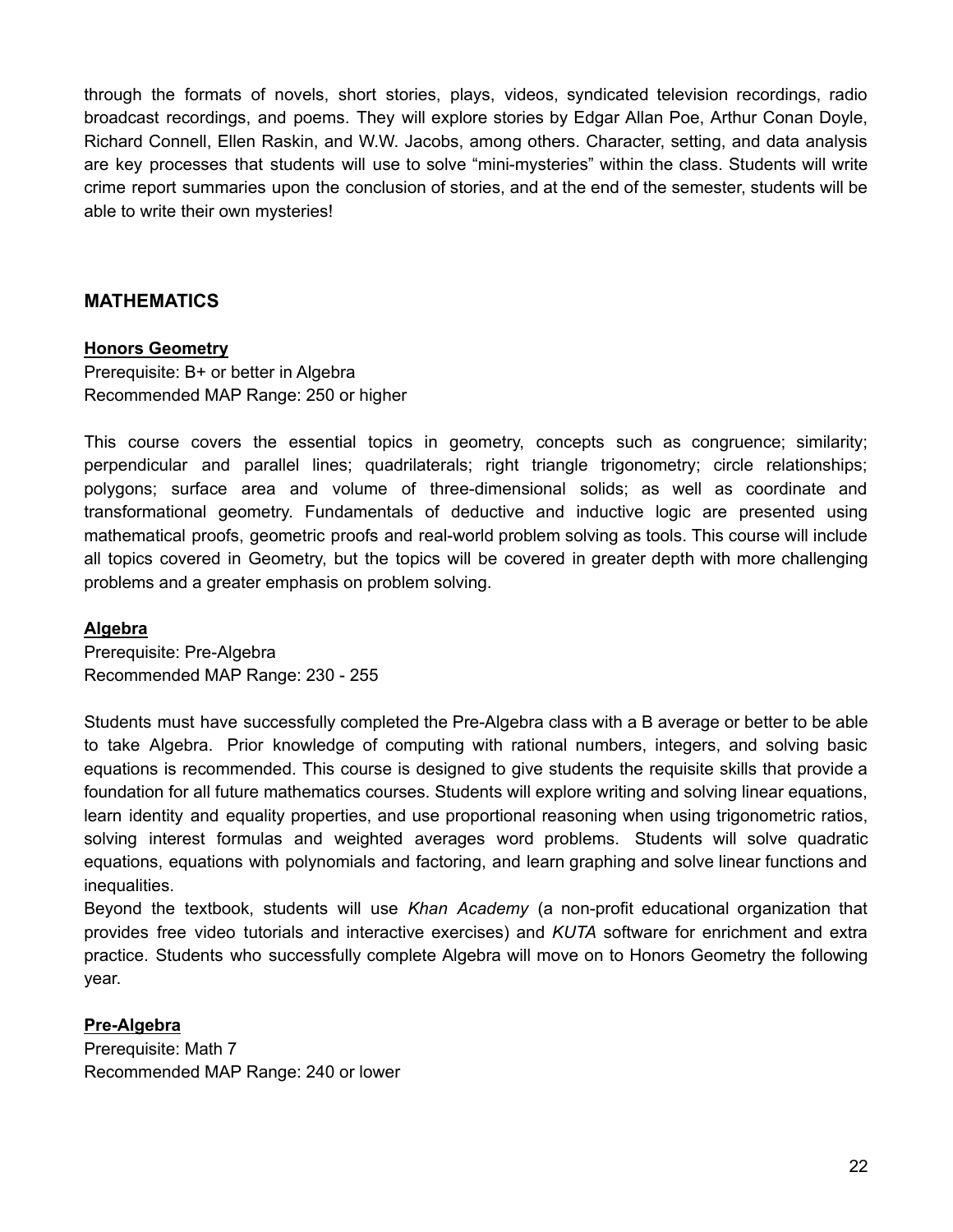Prior knowledge of basic computation skills, order of operations, and basic fraction skills such as finding a common denominator and simplifying a fraction are recommended. Pre-Algebra is designed to give students the fundamental skills necessary to succeed in the Algebra course taken the following year. Students will explore arithmetic operations, number systems and properties, measurement, geometry, and an introduction to algebraic thinking and concepts. Students will solve one-step and multi-step equations and inequalities, compute with integers, follow order of operations with exponents and square roots, master computation skills with rational numbers, classify and name basic geometric figures, calculate the area and volume of 2-dimensional and 3-dimensional figures, calculate percent problems, and learn the basics of linear equation.

Beyond the textbook, students will use resources such as *Khan Academy* (a non-profit educational organization that provides free video tutorials and interactive exercises) and *KUTA* software as enrichment and extra practice. Students who successfully complete Pre-Algebra will move on to Algebra the following year.

#### **RELIGION**

This course covers the history of the Catholic Church from its beginning to the present day. Students learn who, when, why, and how Church traditions were formed to better understand and deepen their own faith. Prayer, world religions, Marks of the Church, Trinity, Catholic Social Teaching, laws of the Church, and other doctrines are studied in the curriculum. Articles from The Compass, the Green Bay Diocesan Newspaper, are read and discussed on a regular basis. Students express their faith through participation in daily prayer, prayer services, liturgies, and retreats. Theology of the Body is also a part of the religion program. Projects will be done on prayer, the saints, and world religions. Completing five hours of community service each semester is expected. Students are encouraged to witness to their faith in their daily lives.

#### **SCIENCE**

Eighth grade science focuses on earth science. Topics covered in this course include: plate tectonics, volcanoes & earthquakes, erosion & deposition, natural resources, weather & climate, and outer space. Each of these topics is taught through an inquiry-based, issue-oriented curriculum that engages students in the process of learning through hands-on labs or activities. It also encourages students to use scientific evidence to make decisions and helps educate tomorrow's citizens about the application of science to everyday life. In addition to this earth science curriculum, we will be using Project Lead the Way: Energy and the Environment. The three main topics of this curriculum are investigating energy, sustainable energy, and making an impact. Students will explore energy usage on a global level and different forms of alternative energy. They will then look at the idea of making small changes as an individual and collectively making a large impact.

#### **SOCIAL STUDIES**

Social Studies in 8th Grade takes the time to focus on American History from the Industrial Era (late 1800s) to present day. This class will make connections from events in the past and how it relates to students today. Students learn America's role in both World Wars and the connection America has with other countries and cultures on a global level. The Roaring Twenties, Great Depression, and Civil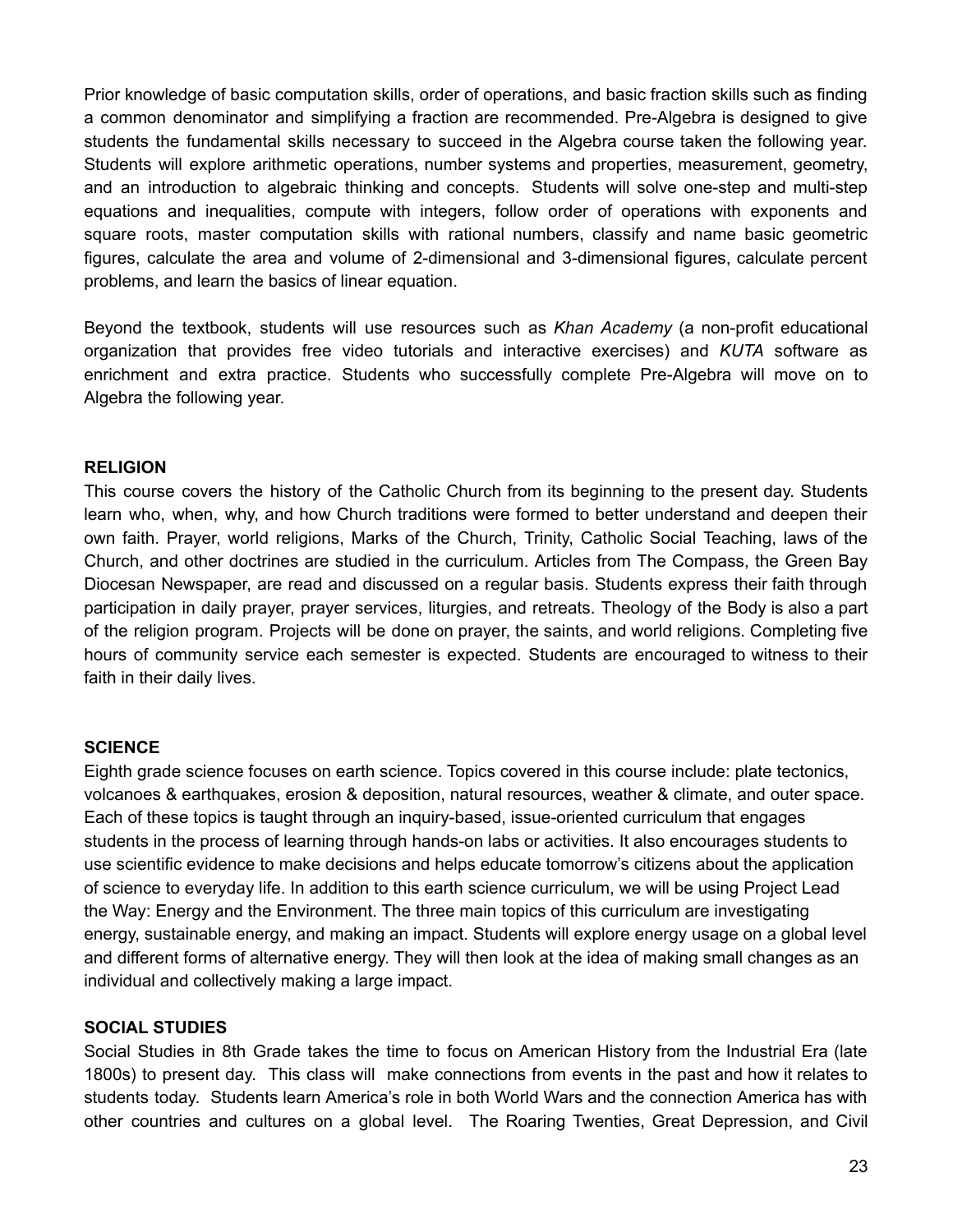Rights Movement help students understand the challenges our country faced as America moved forward. Eighth graders will look at the political, economic, cultural, and social events throughout each of the decades. This is an interactive class that pushes students to connect to people from the past and recognize their role in the world around them. Primary documents, projects, simulations, and classroom discussions are tools used to help students become involved members of our community on a local, national, and global level.

#### **PHYSICAL EDUCATION (Twice a week)**

At Xavier Middle School, the Physical Education staff is committed to a comprehensive quality program with a designed curriculum based on lifetime fitness and positive experiences. The units are designed to incorporate fundamental skills, physical fitness and knowledge of various lifelong activities. Students who choose to actively participate in a quality physical education program receive a variety of benefits, including:

- A variety of motor skills and abilities related to lifetime leisure activities
- Improved understanding of the importance of maintaining a healthy lifestyle
- Improved understanding of movement and the human body
- Self-confidence and self-worth as they relate to physical education recreation programs
- A feeling of success in a fitness facility where students learn how to plan and create their own personal fitness goals.

#### **ELECTIVES**

Each 8<sup>th</sup> grade student is required to choose 2 elective courses. Please see the course selection form for requirements and procedures.

#### **ART (Three days a week)**

Eighth grade art is a time for advanced work in visual art. The year is dedicated to the concept of space: the illusion and actual use of three dimensional space …

Projects include:

\*Creativity booster

- \*Core skill development (advanced still life drawing)
- \*One point perspective studies and research
- \*One point perspective scenes

\*Papier mache sculpture

The curriculum is designed to meet important developmental goals in a relevant, sequential, and invigorating manner.

#### **BAND (Three days a week)**

In eighth grade band rehearsals are 40 minutes in length and held three days per week Students receive individual lessons weekly during the school day. Students participate in band festivals, solo ensemble recitals and festivals, winter and spring concerts.  $8<sup>th</sup>$  grade band students participate in one Pep Band performance with the Xavier High School Band and also participate in our annual System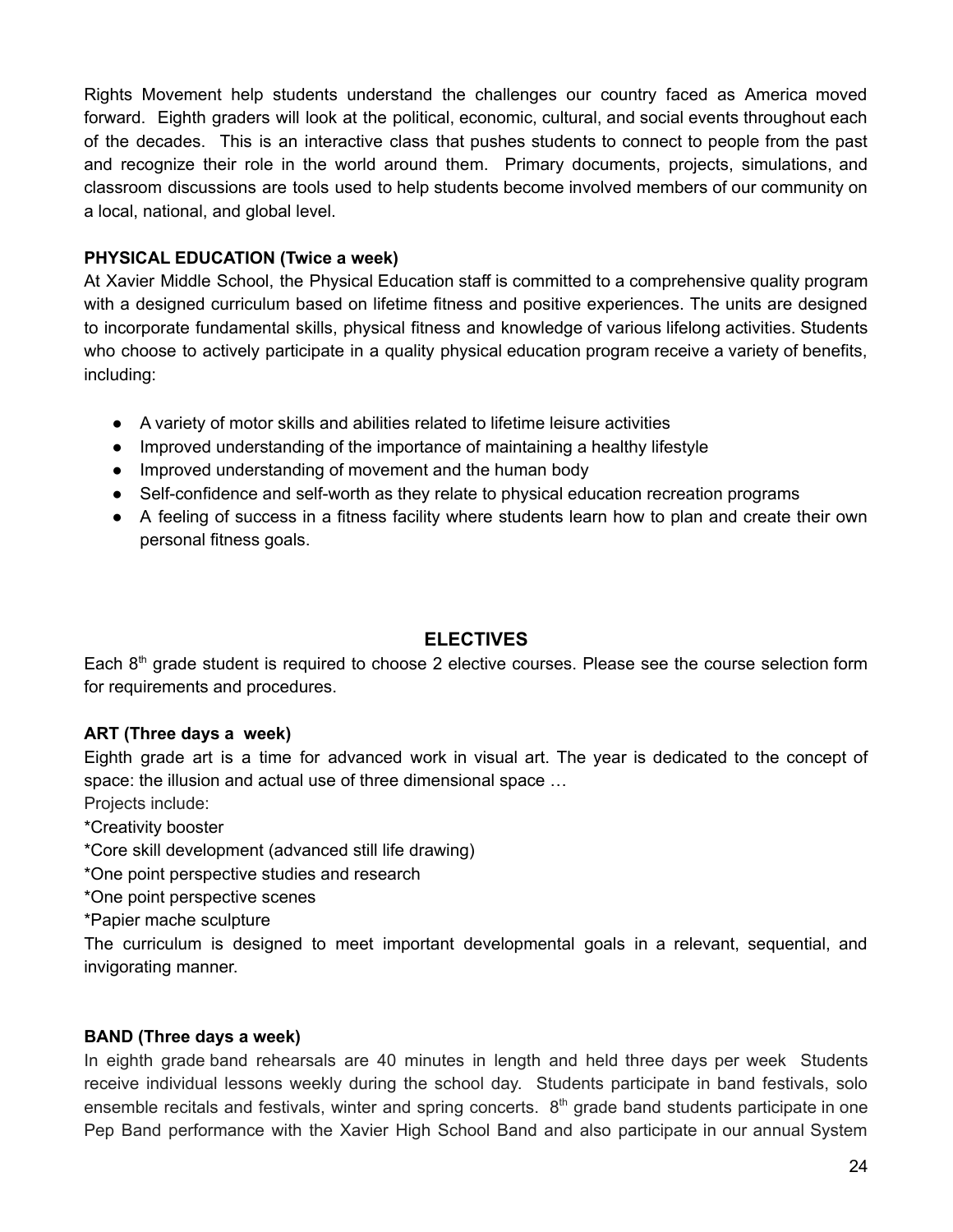band concert. This combined concert includes all band members from grades 5 - 12. Second semester students are given the option of participating in Jazz Band. Each quarter students are given a variety of music theory and listening assignments. Computer programs such as *Smart Music* and various iPad apps are used to evaluate and drill music skills.

#### **CHOIR (Three days a week)**

Eighth grade Choir meets three times each week for large group rehearsal and once each week in an individual or small group session. Lesson time is used to enhance the overall vocal technique and repertoire. Sight-singing skills, music notation, vocal independence, parts-singing, and proper vocal technique are further developed throughout the school year. Students will explore the many composers and musicians of varied genres, and careers in the music industry. Performances include several concerts each year, Mass music, and a Solo/Ensemble performance in March.

#### **ORCHESTRA (Three days a week)**

Orchestra is available to students in grades 5-8. If students are beginning orchestra for the first time, summer lessons are highly recommended and instructor approval is required. The course meets three times per week for 6th-8th grade. Each student has one 15 minute private lesson per week.

Students perform in 3 school performances each year and are expected to perform as a group at WSMA Solo Ensemble.

#### **8 th GRADE GEN MUS - ORIGINS OF ROCK (Twice a week)**

The general music course is a project-based class that incorporates technology to explore the music of popular culture such as Rock & Roll, Folk, Pop, Rock, K-Pop, and HipHop. The music industry, the influence of social media, musical style development, recording, composition mechanics and music sequencing are also explored. A wide variety of music and performers from around the world will be included in this course. The students will also have the opportunity to study an instrument from those available from the music department, which include the piano keyboard, guitar, ukulele, handbells, recorder, Celtic whistle, African drums, and harmonica.

#### **WORLD LANGUAGE (Five days per week)**

#### **French 1B**

Prerequisite: French 1A with passing grades

French 1B includes units four through six of the book, *Discovering French Nouveau, Bleu 1*. Students add onto the basic building blocks they learned in the previous year to become more independent speakers and writers. Learning to ask for directions, expressing opinions about various topics, and building on their vocabulary are skills stressed in level 1B. Students continue to build their irregular and regular present tense verb lists while learning to converse in the near future and past tense. Several student-created skits are created and presented. GoogleDocs and Drive are used for any writing project for the class. Students that earn a C+ or better will be able to enter French 2 in high school.